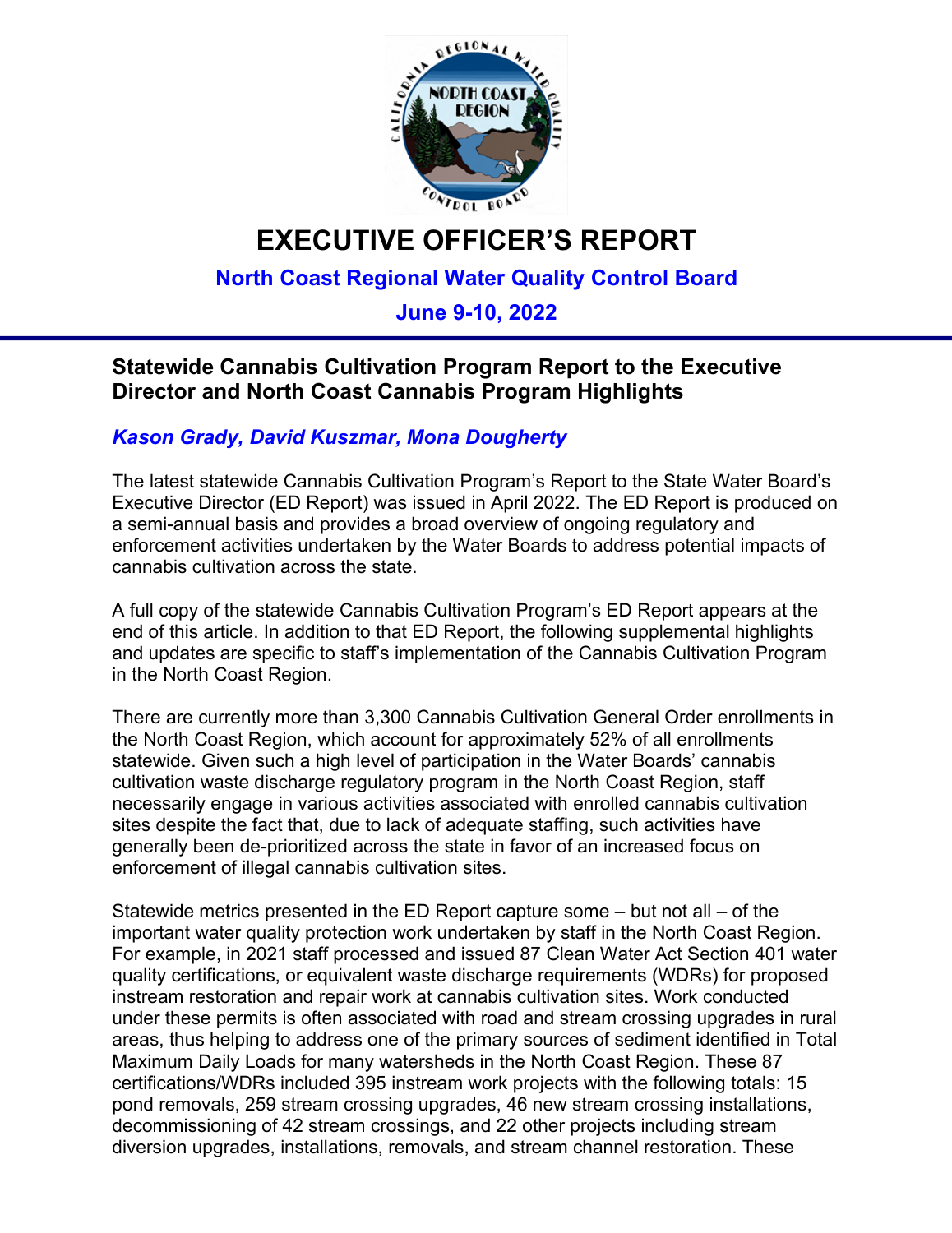projects resulted in 16,061 linear feet of stream channel and associated road network improvements.

Other accomplishments by North Coast Cannabis Program staff in 2021 include inspections and enforcement actions associated with sites enrolled under the Cannabis Cultivation General Order. In addition to the 65 inspections of illegal cultivation sites noted in the ED Report, staff conducted 29 inspections of enrolled sites, including those considered relatively large or a greater threat to water quality, based on the Tier and Risk Level designations defined in the Cannabis Cultivation General Order. In staff's experience, site inspections coupled with timely inspection reporting and follow-up enforcement actions, as necessary, are the most effective means for ensuring water quality protections are implemented at cannabis cultivation sites.

Lastly, besides the 2 Cleanup and Abatement Orders (CAOs) issued by North Coast Cannabis Program staff on illegal cultivation sites noted in the ED Report, staff also issued 2 CAOs for enrolled sites, and assisted Office of Enforcement staff in issuing 2 additional CAOs on illegal sites in the North Coast Region.

More information about the North Coast Cannabis Program's many ongoing activities and accomplishments can be found in the Cannabis & Enforcement Division Work Plan for Fiscal Year 2022 - 2023, which will be presented to the Regional Water Board as an information item during its June 9, 2022 meeting (Agenda Item 7).

#### \*\*\*

# **April 2022 Cannabis Cultivation Program Report to the State Water Board Executive Director** (reprinted below)

This Water Boards' Cannabis Cultivation Program (Cannabis Cultivation Program or Program) update provides a summary of significant actions and achievements accomplished by the State Water Board's Division of Water Quality, Division of Water Rights, Office of Enforcement, and nine Regional Water Board staff (collectively referred to as the Water Boards) from September 1, 2021 to February 28, 2022. Additional information on the Cannabis Cultivation Program, including the *[Cannabis Cultivation](https://www.waterboards.ca.gov/water_issues/programs/cannabis/docs/policy/final_cannabis_policy_with_attach_a.pdf)  Policy – [Principles and Guidelines for Cannabis Cultivation](https://www.waterboards.ca.gov/water_issues/programs/cannabis/docs/policy/final_cannabis_policy_with_attach_a.pdf)* (Cannabis Policy), *[General](https://www.waterboards.ca.gov/board_decisions/adopted_orders/water_quality/2019/wqo2019_0001_dwq.pdf)  [Waste Discharge Requirements and Waiver of Waste Discharge Requirements for](https://www.waterboards.ca.gov/board_decisions/adopted_orders/water_quality/2019/wqo2019_0001_dwq.pdf)  [Discharges of Waste Associated with Cannabis Cultivation Activities](https://www.waterboards.ca.gov/board_decisions/adopted_orders/water_quality/2019/wqo2019_0001_dwq.pdf)* (Cannabis Cultivation General Order), Cannabis Small Irrigation Use Registration (SIUR), and enforcement efforts, is available on the Water Board's Cannabis Cultivation Program webpage at: [www.waterboards.ca.gov/cannabis/.](http://www.waterboards.ca.gov/cannabis/)

#### Water Boards' Cannabis Cultivation Program

The Cannabis Cultivation Program continues to operate with significant staff reductions associated with the 2020-21 Budget. Water quality staff in the program were reduced by approximately 50% due to funding shortfalls leaving most of the Regional Water Boards with two or less cannabis positions per region. On September 22, 2021, the Board adopted an updated fee schedule, which included 1) modest cannabis fee increases to the tier one and tier two cultivation sites (those sites with the highest threats to water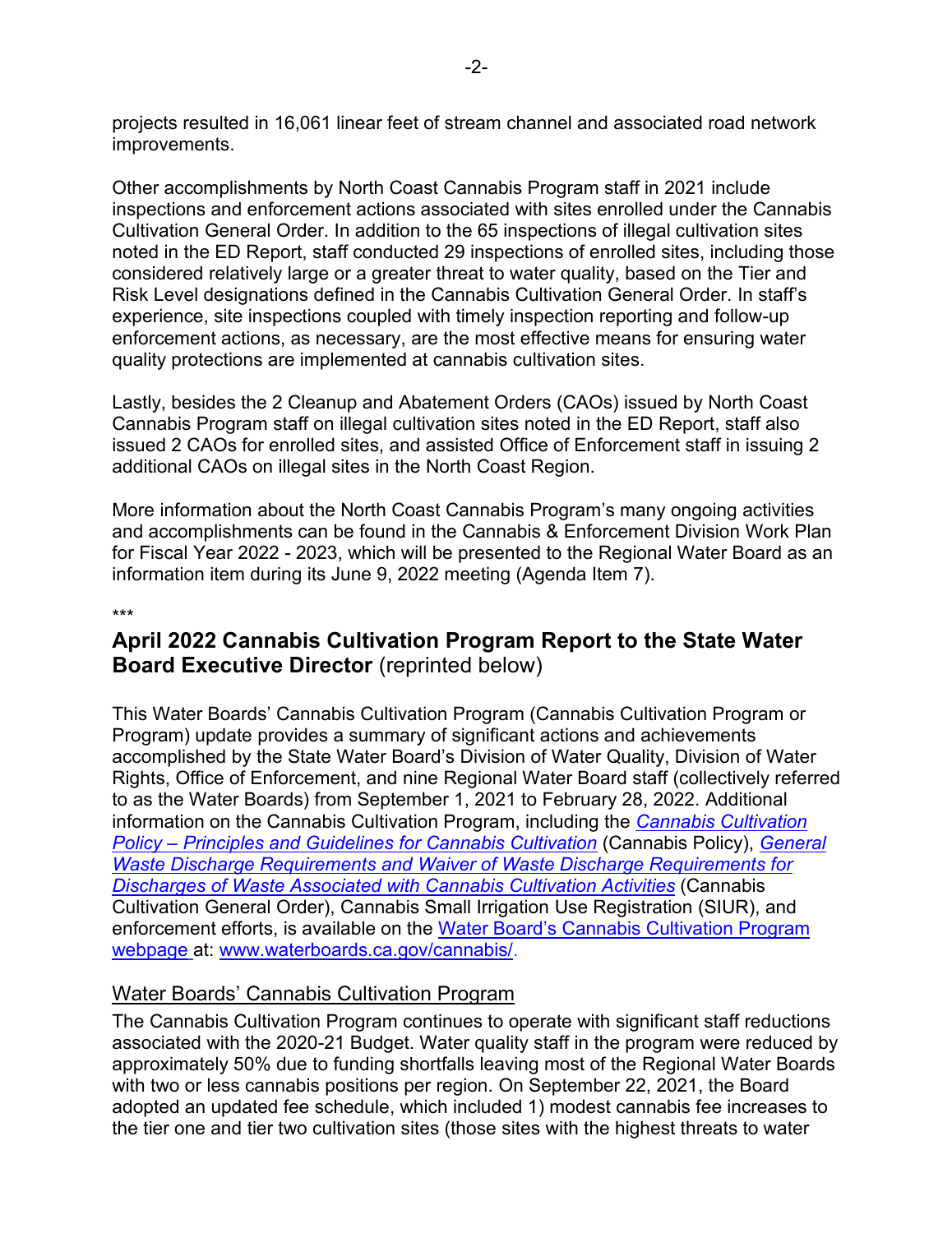quality), 2) a tiered per acre surcharge for sites with greater than 2 acres and less than 230 acres under cultivation, and 3) an annual fee for indoor cultivation sites. The fee increase is expected to support three additional positions but will not remedy the effects of the staffing reductions from the 2020-21 Budget. Drought impacts have added additional resource constraints especially in the Division of Water Rights due to an increased number of complaints alleging water diversions at unauthorized cannabis cultivation sites that required investigation.

Despite these resource challenges, the program continues to perform its core regulatory functions such processing applications for enrollment, agency coordination, and enforcement; albeit on a limited scale due to resource constraints. In addition, enforcement, aimed at reducing negative impacts from illegal cultivation and noncompliance on permitted cultivation sites, is substantially hindered by the limited staffing resources compared to the sheer number of unregulated cultivation sites in the state. Water Board staff continue to coordinate and collaborate with our local and state partner agencies on methods to streamline data sharing, maximize enrollment, provide assistance to enrollees with respective permitting and licensing activities, and conduct enforcement on illegal cultivation sites.

September through February typically represents a reduced inspection period of illegal cultivation sites throughout much of the state because of limited outdoor cultivation occurring in the winter months. It also represents an opportunity to assess enrolled cultivation sites management of wet weather and any associated discharges and impacts to water quality; however, because of the limited staffing resources, few compliance inspections have been conducted during the winter period when the threat of discharges is highest. It is also a time when the Boards, in collaboration with our partner agencies, evaluate the previous growing season and look at improvements that can be implemented as we plan and set goals for the upcoming cultivation season that begins around April. With this in mind, we look back on some of the noteworthy aspects of the Program over the last six months as well as Program performance during the 2021 calendar year and goals for 2022.

#### *Enrollment*

Each year, the Cannabis Program's Regional Boards, State Board Divisions, and Office of Enforcement (BDO), set their respective goals for the Program-wide metrics for the next calendar year. As shown in Table 1, the combined statewide 2021 goal for new enrollments in the General Order by the Regional Boards was 420. The goal for new enrollments in the General Order by the Regional Boards was exceeded by 276 enrollments. For 2022, the statewide goal for new enrollments by the Regional Boards in the Cannabis Cultivation General Order is 375 new enrollments (Table 3). As shown in Table 2 below, the statewide 2021 goal for new SIUR enrollments by the Division of Water Rights was 60. The Division of Water Rights was able to enroll 33 SIURs in 2021. For 2022, the statewide goal for new SIUR enrollments by the Division of Water Rights remains 60 (Table 3).

The Division of Water Quality, as of July 1, 2021, is now processing all applications for enrollment statewide under the Cannabis Cultivation General Order, and enrolled 258 applicants between September 1, 2021 and February 28, 2022, bringing the total active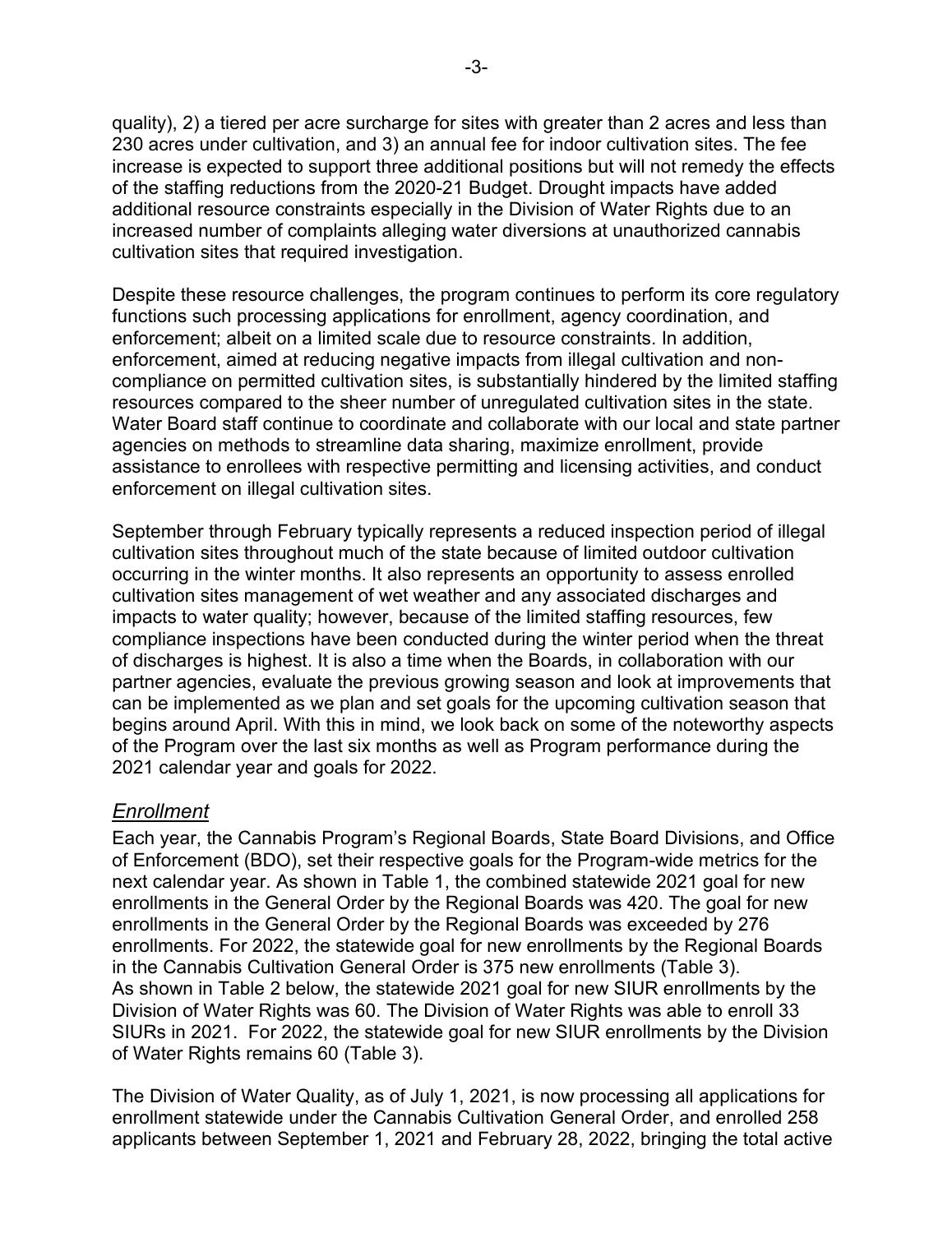Cannabis Cultivation General Order enrollments to 6,279. Between September 1, 2021 and February 28, 2022, the Division of Water Rights has enrolled 18 SIURs, bringing the total to 663 SIURs.

#### *Enforcement*

The Program had a couple of noteworthy successes in the courts since our last report. The first success is Shasta County Superior Court case *Khamvongsa v. Central Valley Regional Water Quality Control Board* (Central Valley Water Board) where on December 8, 2021, Judge Monique McKee denied a petition challenging Administrative Civil Liability (ACL) imposed by the Central Valley Water Board. The case is a great example of the immense effort and diligence of staff, coordination with our partner agencies, and the challenges faced in many of the Board's cannabis related enforcement cases. The case began in March 2015, with a joint inspection of the property by the Central Valley Water Board and Department of Fish and Wildlife staff because of unauthorized grading operations and dam construction. Although the landowner initially appeared cooperative, after four years of progressive enforcement that included four separate notices of violation, one draft and final cleanup and abatement order, one additional site inspection, and one noticed hearing on the ACL complaint, the Central Valley Water Board adopted a final ACL for \$150,000. This court case is especially noteworthy because of the service of process used by the Water Boards to serve the ACL complaint. The petitioner attempted to evade service of the documents forcing the Board to provide notice through newspaper publication. The denial of the petition by the superior court on the adopted ACL represents a hard-fought victory and the resource intensive nature of enforcement in this Program.

The second success is a case still underway in the courts, *People vs Andres Gonzalez Jr.* This is a criminal case where testimony by Program staff located in the Santa Ana Regional Board has been successful in a preliminary hearing to establish grounds for seeking felony penalty enhancements under Health and Safety Code 11358 for Water Code violations associated with unlicensed cannabis cultivation. This case is a great example of the support Water Board staff can provide to law enforcement in criminal cases.

Since the Program's last update, the North Coast Water Board has issued one cleanup and abatement order and the Division of Water Rights has issued four ACL complaints, three draft cease and desist orders (CDO), two final ACL orders, and two final CDOs. A hearing has been scheduled with the administrative hearings office in May 2022 on one of the Division's ACL complaints and draft CDOs, and one of the Division's final ACL orders has been paid.

Since the staffing reductions in 2020, the Program has focused enforcement efforts on unregulated cannabis cultivations sites due to the potential for adverse environmental impacts from such sites. Inspections on unregulated cannabis sites typically require a search warrant that is served by law enforcement. Unlike our partner agencies, the Water Boards do not have a law enforcement branch and thus are wholly dependent upon partner agencies for access to these inspections. Inspections are important because, in most enforcement cases, they serve as a primary source of evidence for documenting environmental harm resulting from non-compliance with regulatory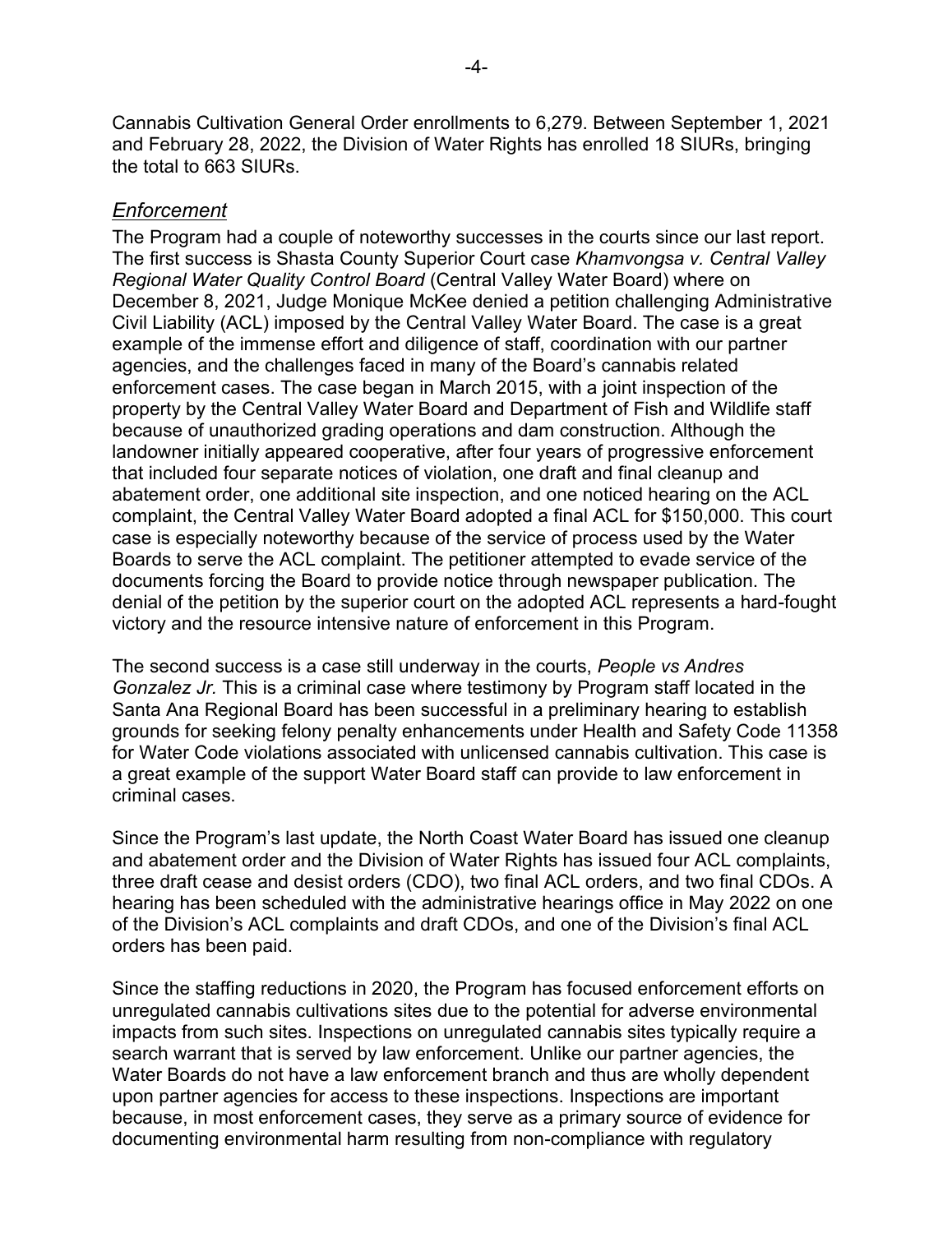protections, they help facilitate enrollment in our regulatory programs when applicable and serve as a deterrent for illegal cultivation. As shown in Tables 1 and 2, in 2021, the Program exceeded its goal of conducting 189 inspections with a total of 316 for the year. As shown in Table 3, in 2022, the Program aims to conduct 235 inspections on unregulated cultivation sites. This is notably lower than inspections performed in 2021, largely due to anticipated demands on the Division of Water Rights staff for drought response.

In addition to having an effective enforcement presence in the field, it is equally important to have timely inspection reports issued. Inspection reports document the conditions on the site including violations of applicable regulations and resulting harm. The more quickly staff can produce inspection reports, the sooner the violations can be addressed through either voluntary compliance or further enforcement. Inspection reports provide notice to the appropriate parties and an opportunity to address the noted issues. Alternatively, inspection reports serve as the first step in enforcement actions when harmful practices or conditions continue. In 2021, the Program exceeded its goal of issuing 155 inspection reports within 30 days of the inspection. The goal for 2022 is 216 inspection reports issued within 30 days of the inspection date.

The Water Boards issued 12 formal enforcement actions in 2021, including clean up and abatement orders, ACLs, and CDOs, which is short of our goal of 39 enforcement actions (Tables 1-2). Water Board staff seek to resolve violations without the need for formal enforcement. In many cases, formal enforcement is not necessary to resolve violations and compliance is achieved more quickly and efficiently through informal enforcement. Additionally, formal enforcement is very resource intensive and the reduced staffing resources in the Program likely played a role in the reduced number of formal enforcement actions taken in the 2021 calendar year. The goal for 2022, is 26 formal enforcement actions.

#### *Outreach*

Continuing COVID-19 concerns were a driving force behind the dominance of remote outreach events. As shown in Tables 1 and 2 below, most of the Program units managed to participate in outreach events in 2021 for a total of 17 events. This was still below the goal of 23 events. The Program's outreach participation goal for 2022, is 21 events. Table 4 shows the total number of coordinated outreach events that have occurred since January 1, 2021. *Conclusion*

As a result of Program staff's efforts last year from enrollment, enforcement, and outreach, more than 10,000 acres of cannabis cultivation are now permitted under the Water Board's Cannabis Cultivation General Order. In 2021, nearly 700 new cannabis sites were permitted for over 1,400 acres of cannabis cultivation. These efforts represent enrollment of cannabis cultivation sites that through implementation of the Cannabis Cultivation General Order and SIUR will ensure, to the greatest extent possible, that discharges and water diversion associated with cultivation do not adversely affect the quality and beneficial uses of the waters of the state. Additionally, over 300 cultivation sites that were in violation of those protective measures, are being addressed.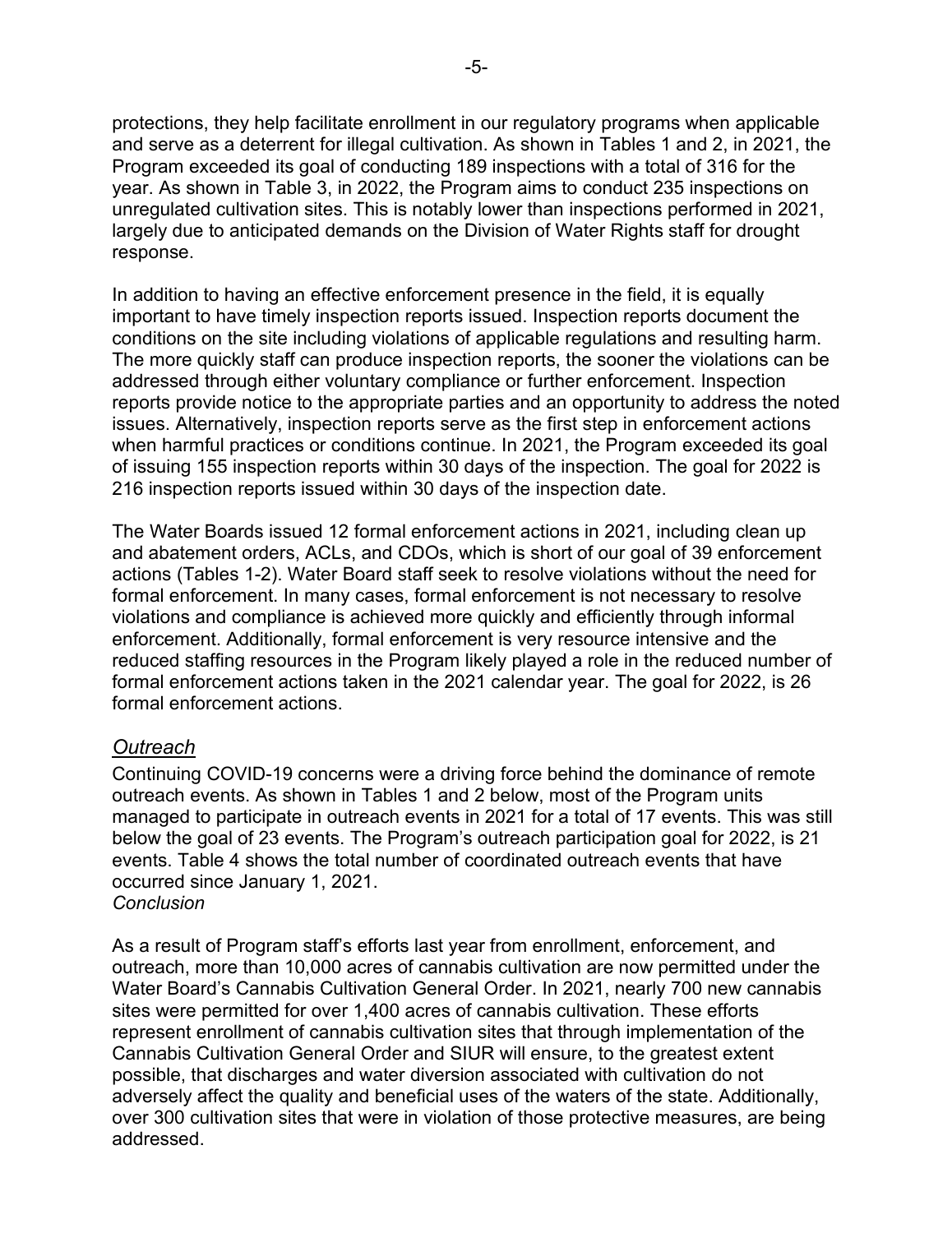#### **TABLES 1 – 2 (January 1, 2021 – December 1, 2021)**

|       | Table 1 – Cannabis Cultivation Metrics Reported for Regional Water Boards (January 1, 2021 – December 31, |
|-------|-----------------------------------------------------------------------------------------------------------|
| 2021) |                                                                                                           |

|                              |                                     | Region 1       |      | Region 2       |                          | Region 3       |                | Regions 4,8,9  |      | Region 5       |                | Regions 6,7    |                |
|------------------------------|-------------------------------------|----------------|------|----------------|--------------------------|----------------|----------------|----------------|------|----------------|----------------|----------------|----------------|
|                              | <b>Measure</b>                      | <b>Current</b> | Goal | <b>Current</b> | Goal                     | <b>Current</b> | Goal           | <b>Current</b> | Goal | <b>Current</b> | Goal           | <b>Current</b> | Goal           |
| <b>Illegal Sites</b>         | Directive to<br>Enroll <sup>1</sup> | 56             | 30   | 0              | 2                        | 14             | 15             | 0              | 0    | 12             | 30             | 2              | 15             |
|                              | Enforcement <sup>2</sup>            | $\overline{2}$ | 8    | $\Omega$       | $\overline{0}$           | $\overline{0}$ | $\overline{0}$ |                | 10   | 0              | $\overline{2}$ | $\mathbf{0}$   | 4              |
|                              | Inspections <sup>3</sup>            | 49 65 6        | 36   | 0              | $\overline{0}$           | 3              | 4              | 26             | 20   | 16             | 36             | 7              | 8              |
| Inspection<br>Reports        | Is sued > 30<br>Days                | 46             | -    | 6              | $\overline{\phantom{0}}$ | $\overline{2}$ |                |                | -    | 28             | -              | 8              |                |
|                              | Issued $\leq$ 30<br>Days            | 47             | 30   | $\Omega$       | 8                        | 4              | 4              | 33             | 20   | 11             | 30             | $\overline{2}$ | 8              |
| New Enrollments <sup>4</sup> |                                     | 185            | 120  | 50             | 30                       | 45             | 50             | 84             | 60   | 271            | 120            | 61             | 40             |
| Outreach Events <sup>5</sup> |                                     |                | 0    | $\mathbf 0$    | $\overline{0}$           | 1              | $\overline{2}$ | 3              | 3    | 3              | 10             | $\overline{2}$ | $\overline{0}$ |

<sup>1</sup> Directive to Enroll: 13260 Letters

<sup>2</sup>Enforcement: Administrative Civil Liability, Cleanup and Abatement Orders, or Cease and Desist Orders issued to unregulated cultivation sites

<sup>3</sup> Inspections: Performed on unregulated cultivation sites

<sup>4</sup>New Enrollments: Cannabis Cultivation General Order 2019-0001-DWQ (Water Quality)

<sup>5</sup> Events attended or hosted by program staff to train and inform other agency staff and/or the public on cannabis related information including but not limited to the Cannabis Policy, Cannabis Cultivation General Order, and Cannabis SIUR

<sup>6</sup> This number has been updated to correct a reporting error in the original version of the ED Report.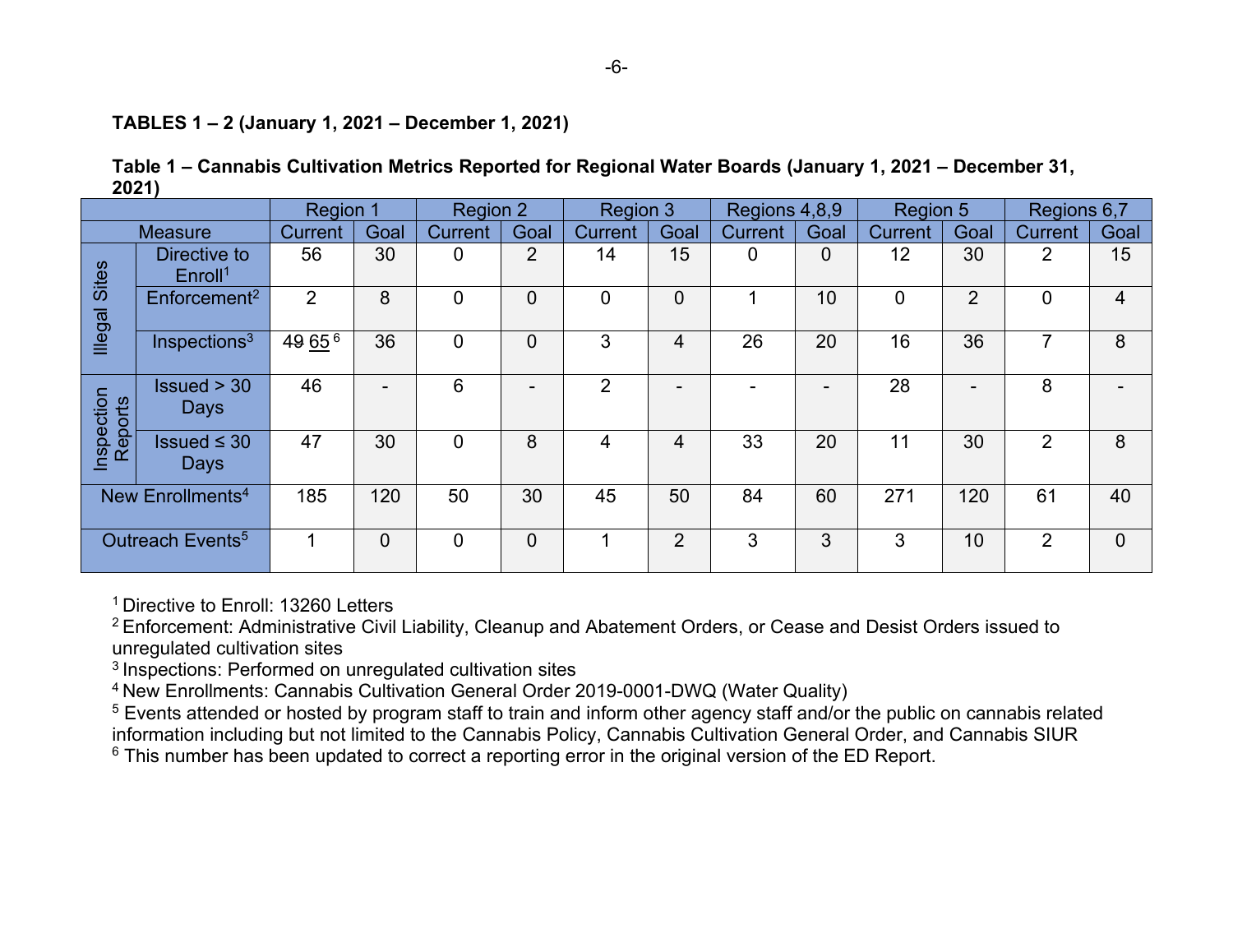**Table 2 – Cannabis Cultivation Programs Metrics Reported for State Water Board (January 1, 2021 – December 31, 2021)**

|                              |                                     | Division of<br><b>Water Quality</b> |      | Division of<br><b>Water Rights</b> |                | Office of<br>Enforcement |      | Program<br>Summary<br>Tables 1&2) |
|------------------------------|-------------------------------------|-------------------------------------|------|------------------------------------|----------------|--------------------------|------|-----------------------------------|
|                              | <b>Measure</b>                      | <b>Current</b>                      | Goal | <b>Current</b>                     | Goal           | <b>Current</b>           | Goal | <b>Current Total</b>              |
|                              | Directive to<br>Enroll <sup>1</sup> |                                     |      | 189                                | 50             | 9                        | 20   | 282                               |
| <b>Illegal Sites</b>         | Enforcement <sup>2</sup>            |                                     |      | $\overline{7}$                     | $\overline{7}$ | $\overline{2}$           | 8    | 12                                |
|                              | Inspections <sup>3</sup>            |                                     |      | 131                                | 50             | 33                       | 35   | 316                               |
| Inspection<br>Reports        | Is sued > 30<br>Days                |                                     |      | 76                                 |                | 25                       |      | 191                               |
|                              | Issued $\leq$ 30<br>Days            |                                     |      | 54                                 | 35             | 9                        | 20   | 160                               |
| New Enrollments <sup>4</sup> |                                     |                                     |      | 33                                 | 60             |                          |      | 729                               |
|                              | Outreach Events <sup>5</sup>        | 2                                   | 3    | 4                                  | $\overline{4}$ | 1                        | 1    | 17                                |

<sup>1</sup> Directive to Enroll: 13260 Letters (Water Quality) and Notices of Violation (Water Rights)

<sup>2</sup> Enforcement: Cleanup and Abatement Orders (Water Quality), Cease and Desist Orders, or Administrative Civil Liability issued to unregulated cultivation sites

<sup>3</sup> Inspections: Performed on unregulated cultivation sites

<sup>4</sup> New Enrollments: Small Irrigation Use Registrations (Water Rights)

<sup>5</sup> Events attended or hosted by program staff to train and inform other agency staff and/or the public on cannabis related information including but not limited to the Cannabis Policy, Cannabis Cultivation General Order, and Cannabis SIUR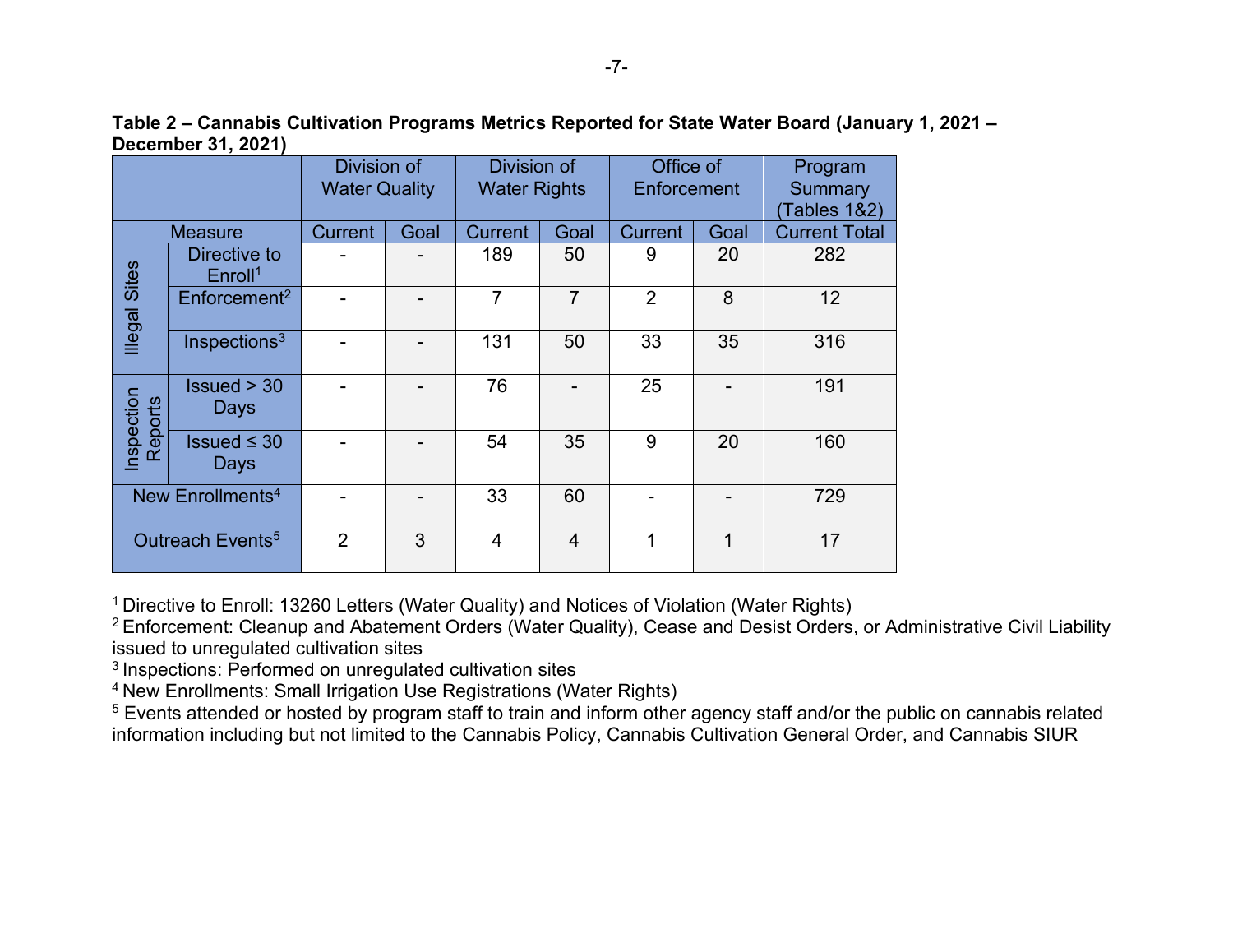|                              |                                     | Region | Region 2       | Region<br>3 | <b>Regions</b><br>4,8,9 | <b>Region</b><br>5 | <b>Regions</b><br>6,7 | <b>Division</b><br><b>of</b><br>Water<br>Quality | <b>Division</b><br><b>of</b><br>Water<br><b>Rights</b> | Office of<br>Enforce<br>ment |
|------------------------------|-------------------------------------|--------|----------------|-------------|-------------------------|--------------------|-----------------------|--------------------------------------------------|--------------------------------------------------------|------------------------------|
|                              | <b>Measure</b>                      | Goal   | Goal           | Goal        | Goal                    | Goal               | Goal                  | Goal                                             | Goal                                                   | Goal                         |
|                              | Directive to<br>Enroll <sup>1</sup> | 0      | 0              | 30          | $\mathbf 0$             | 15                 |                       |                                                  | 20                                                     | 0                            |
| <b>Illegal Sites</b>         | Enforcement <sup>2</sup>            | 5      | $\overline{0}$ | ◢           | 3                       | 5                  | 3                     |                                                  | $\overline{7}$                                         | $\overline{2}$               |
|                              | Inspections $3$                     | 50     | 0              | 15          | 25                      | 40                 | 20                    |                                                  | 50                                                     | 35                           |
| Inspection<br>Reports        | Is sued > 30<br><b>Days</b>         |        |                |             |                         |                    |                       |                                                  |                                                        |                              |
|                              | $\ssued \leq 30$<br><b>Days</b>     | 40     | 6              | 15          | 25                      | 40                 |                       |                                                  | 40                                                     | 30                           |
| New Enrollments <sup>4</sup> |                                     | 100    | 30             | 40          | 60                      | 100                | 45                    |                                                  | 60                                                     |                              |
|                              | Outreach Events <sup>5</sup>        | 0      |                |             | 3                       | $6\phantom{1}6$    | $\overline{2}$        | 3                                                | $\overline{4}$                                         | 1                            |

#### **Table 3 – Cannabis Cultivation Program Metric Goals 2022 (January 1, 2022 – December 31, 2022)**

<sup>1</sup> Directive to Enroll: 13260 Letters (Water Quality) and Notice of Violation (Water Rights)

<sup>2</sup> Enforcement: Cleanup and Abatement Orders (Water Quality), Cease and Desist Orders, or Administrative Civil Liability issued to unregulated cultivation sites

<sup>3</sup> Inspections: Performed on unregulated cultivation sites

<sup>4</sup>New Enrollments: Cannabis Cultivation General Order 2019-0001-DWQ (Water Quality), Small Irrigation Use Registrations (Water Rights)

<sup>5</sup> Events attended or hosted by program staff to train and inform other agency staff and/or the public on cannabis related information including but not limited to the Cannabis Policy, Cannabis Cultivation General Order, and Cannabis SIUR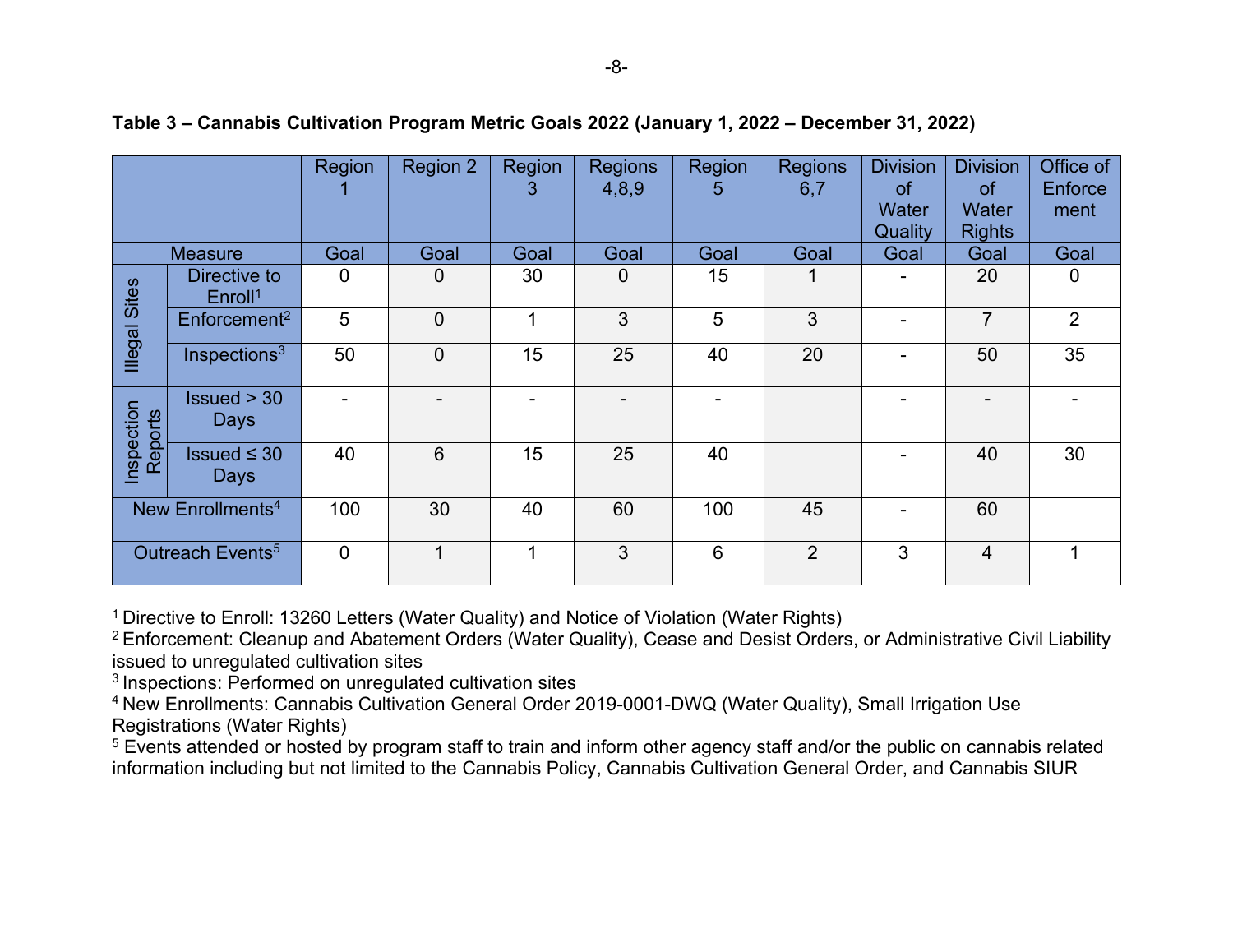**Table 4 – Coordinated Public Outreach – Cannabis Cultivation Program<sup>1</sup>(January 1, 2021 – February 28, 2022)**

| <b>Date and Location</b>                                    | <b>Event Details</b>                                                                                            | <b>Participating Agencies</b>                                                                                                                                                                           |
|-------------------------------------------------------------|-----------------------------------------------------------------------------------------------------------------|---------------------------------------------------------------------------------------------------------------------------------------------------------------------------------------------------------|
| Thursday, January 21, 2021<br><b>Webcast Nevada County</b>  | <b>Nevada County Get Legit</b><br>- Environmental<br>Compliance<br><b>Estimated Attendance: 37</b>              | Division of Water Rights, Central<br>Valley Water Board, Department of<br><b>Fish and Wildlife</b>                                                                                                      |
| Thursday, February 11, 2021<br><b>Webcast Nevada County</b> | Pesticide & Water Board<br><b>Reporting Requirements</b><br><b>Estimated Attendance: 22</b>                     | Central Valley Water Board, Nevada<br><b>County Department of Agriculture</b>                                                                                                                           |
| Friday, February 19, 2021<br><b>Webcast Region 3</b>        | <b>Virtual Annual Reporting</b><br>Workshop<br><b>Estimated Attendance: 40</b>                                  | <b>Central Coast Water Board</b>                                                                                                                                                                        |
| Thursday, March 04, 2021<br>Webcast                         | 2021 Online Cannabis<br><b>Permitting Webinar</b><br><b>Estimated Attendance:</b><br>213                        | Division of Water Quality, Division of<br>Water Rights, Department of Fish<br>and Wildlife, Department of<br>Cannabis Control, Franchise Tax<br>Board, Ag Labor Relations Board                         |
| Thursday, September 09,<br>2021<br>Webcast                  | <b>Nevada County Cannabis</b><br><b>Alliance Get Legit</b><br>Webinar                                           | Division of Water Rights, Central<br>Valley Water Board, Department of<br><b>Fish and Wildlife</b>                                                                                                      |
| Wednesday, July 07, 2021<br>Los Angeles                     | LA County Sheriff's Dept.<br><b>Press Conference</b>                                                            | Los Angeles Water Board, Santa<br>Ana Water Board, San Diego Water<br>Board, Department of Fish and<br>Wildlife                                                                                         |
| Tuesday, August 10, 2021<br>Santa Rosa (Zoom meeting)       | Visioning Sessions (2) for<br>Sonoma County's<br><b>Cannabis Program</b><br><b>Estimated Attendance:</b><br>100 | North Coast Water Board                                                                                                                                                                                 |
| Tuesday, August 31, 2021<br>Remote                          | San Bernardino County<br><b>Cannabis Task Force</b><br><b>Estimated Attendance: 40</b>                          | Los Angeles Water Board, Santa<br>Ana Water Board, San Diego Water<br>Board, Lahontan Water Board,<br>Colorado River Water Board,<br>Department of Fish and Wildlife,<br>Department of Cannabis Control |
| Wednesday, November 17,<br>2021<br>Remote                   | <b>Commercial Cannabis</b><br>Workshop                                                                          | Division of Water Rights,<br>Department of Fish and Wildlife,<br>Department of Cannabis Control,<br><b>Office of Enforcement</b>                                                                        |
| Thursday, January 20, 2022<br>Remote                        | <b>R5 Annual Report</b><br><b>Outreach Event</b>                                                                | Division of Water Quality, Central<br><b>Valley Water Board</b>                                                                                                                                         |

<sup>1</sup> This table represents public outreach. Staff from the Regional Water Boards, Division of Water Rights, Division of Water Quality, and Office of Enforcement coordinate closely throughout the state with the California Department of Fish and Wildlife, Department of Cannabis Control, and counties on enforcement efforts but these ongoing coordination efforts are not included as Program metrics and therefore not included in this table.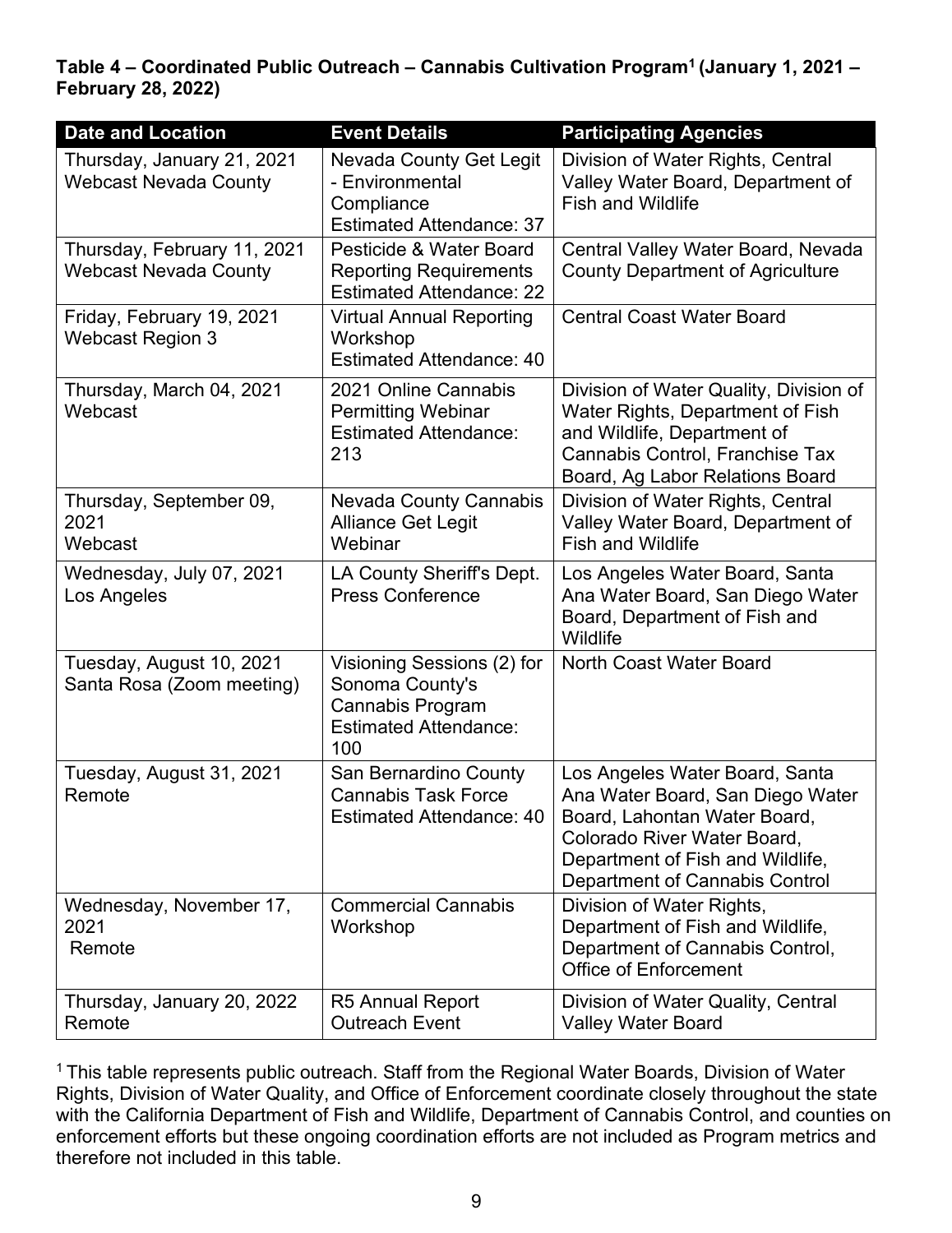# **Enforcement Report for June 2022 Executive Officer's Report** *Kason Grady, Jeremiah Puget, Jordan Filak, and Zane Stromberg*

#### Summary of Enforcement Actions issued between: **March 16, 2022, and May 23, 2022**.

Throughout the year, Enforcement Unit staff, with support from the State Water Board's Office of Enforcement and other regulatory program staff in the region, develop and manage enforcement cases that result in formal enforcement actions such as a Cleanup and Abatement Order (CAO), Cease and Desist Order (CDO), and Administrative Civil Liability (ACL) Complaint. Once it has been determined that an enforcement action will result in the issuance of an ACL Complaint, the Enforcement Team will prepare supporting evidence and provide the discharger an opportunity to meet and discuss the facts relating to the violations, including the option of settlement, before a Complaint is issued.

The tables on the following pages provide summaries of relevant details for enforcement actions during the timeframe covered by this report. Table 1 summarizes NNCs, NOVs, CAOs, Investigative Orders (13267 Orders), and CDOs. Table 2 summarizes ACL Complaints, ACL Orders and settlement negotiations pending the adoption/ finalization of a Stipulated ACL Order.

### **Table notes and other acronyms.**

| <b>Basin Plan</b> | Water Quality Control Plan for the North Coast Region |
|-------------------|-------------------------------------------------------|
| <b>BMPs</b>       | <b>Best Management Practices</b>                      |
| <b>CDFW</b>       | California Department of Fish and Wildlife            |
| <b>CRMP</b>       | Cleanup, Restoration, and Monitoring Plan             |
| <b>CSD</b>        | <b>Community Services District</b>                    |
| CP                | <b>Compliance Project</b>                             |
| <b>DIV</b>        | <b>State Water Board Division of Water Rights</b>     |
| <b>ECA</b>        | <b>Enhanced Compliance Action</b>                     |
| <b>IGP</b>        | <b>Industrial General Permit</b>                      |
| <b>NEC</b>        | No Exposure Certification                             |
| <b>NOI</b>        | Notice of Intent                                      |
| <b>NMP</b>        | Nitrogen Management Plan                              |
| <b>NNC</b>        | Notice of Non-Compliance                              |
| <b>NPDES</b>      | National Pollutant Discharge Elimination System       |
| <b>MMPs</b>       | <b>Mandatory Minimum Penalties</b>                    |
| <b>MRP</b>        | Monitoring and Reporting Program                      |
| RMMP              | <b>Restoration and Mitigation Monitoring Plan</b>     |
| <b>ROWD</b>       | <b>Report of Waste Discharge</b>                      |
| <b>SEP</b>        | <b>Supplemental Environmental Project</b>             |
| <b>SMP</b>        | Site Management Plan                                  |
| <b>SWPPP</b>      | <b>Storm Water Pollution Prevention Plan</b>          |
| <b>WDRs</b>       | <b>Waste Discharge Requirements</b>                   |
|                   |                                                       |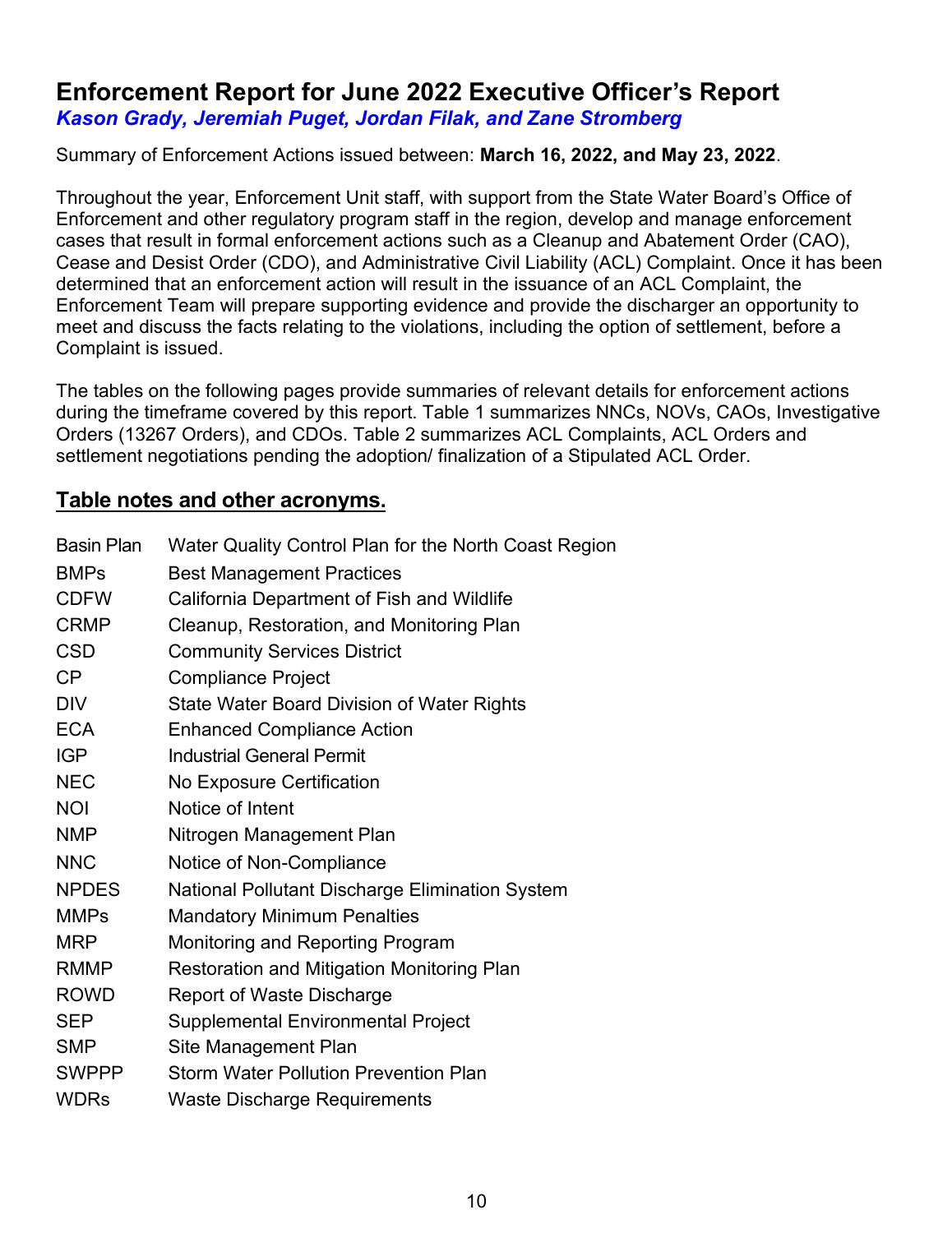| Table 1. - Notice of Non-Compliance, Notice of Violation, Cleanup and Abatement Orders, Investigative Orders<br>(13267 Orders), Cease and Desist Orders |                                                                                                             |                                                                       |                                                          |                                                                                                                                                                                                                                                                    |                                                                                                    |                                                                                        |  |  |  |
|---------------------------------------------------------------------------------------------------------------------------------------------------------|-------------------------------------------------------------------------------------------------------------|-----------------------------------------------------------------------|----------------------------------------------------------|--------------------------------------------------------------------------------------------------------------------------------------------------------------------------------------------------------------------------------------------------------------------|----------------------------------------------------------------------------------------------------|----------------------------------------------------------------------------------------|--|--|--|
| <b>Action/</b><br><b>Date</b><br><b>Issued</b>                                                                                                          | Owner/<br><b>Operator</b><br><b>Name</b>                                                                    | <b>County</b><br><b>Nearest</b><br><b>Town</b><br><b>Watershed</b>    | Program &<br><b>Inspection</b><br><b>Type/Date</b>       | <b>Violation Types</b>                                                                                                                                                                                                                                             | <b>Required/ Recommended</b><br><b>Actions</b>                                                     | <b>Status as of May</b><br>23, 2022                                                    |  |  |  |
| <b>NOV</b><br>March 16,<br>2022                                                                                                                         | Toshko<br>Toshkov,<br>Rudy<br>Chacon,<br><b>Ted Nash</b>                                                    | Humboldt<br><b>Maple Creek</b><br><b>Mad River</b><br>(Butler Valley) | Cannabis<br>Warrant<br>Inspection<br>October 16,<br>2020 | -Failure to comply with<br>CAO Order No R1-2021-<br>0031 by failing to submit a<br>complete and acceptable<br>CRMP by July 1, 2021,<br>and for failure to<br>implement an approved<br>CRMP by October 15,<br>2021<br>-Failure to obtain<br>regulatory coverage for | -Contact staff and submit a<br>CRMP as soon as possible<br>to minimize potential<br>additional ACL | -Water Board<br>Staff is still<br>awaiting a<br>response from the<br><b>Discharger</b> |  |  |  |
| <b>CAO</b><br><b>Extension</b>                                                                                                                          | Young<br>Jacobsen<br>California                                                                             | Humboldt<br><b>Benbow</b>                                             | Cannabis<br>Warrant                                      | <b>Cannabis Cultivation</b><br>-Not Applicable. The<br><b>Executive Officer extended</b><br>deadlines for Required                                                                                                                                                 | -Submit a CRMP by May 15,<br>2022<br>-Complete implementation                                      | -Water Board<br>Staff is still<br>awaiting a                                           |  |  |  |
| March 15,<br>2022                                                                                                                                       | Property<br>Solutions,<br><b>LLC</b><br>Tina Lyn &<br><b>Diane</b><br>Sodosky<br>Patient 2<br>Patient, Inc. | South Fork<br><b>Eel River</b>                                        | Inspection<br>September<br>18, 2018                      | Action Nos. 1 and 5<br>to provide enough time to<br>conduct wet weather<br>monitoring at the potential<br>wetland sites                                                                                                                                            | of an approved CRMP by<br>October 15, 2022                                                         | response from the<br><b>Discharger</b>                                                 |  |  |  |

┐

 $\Gamma$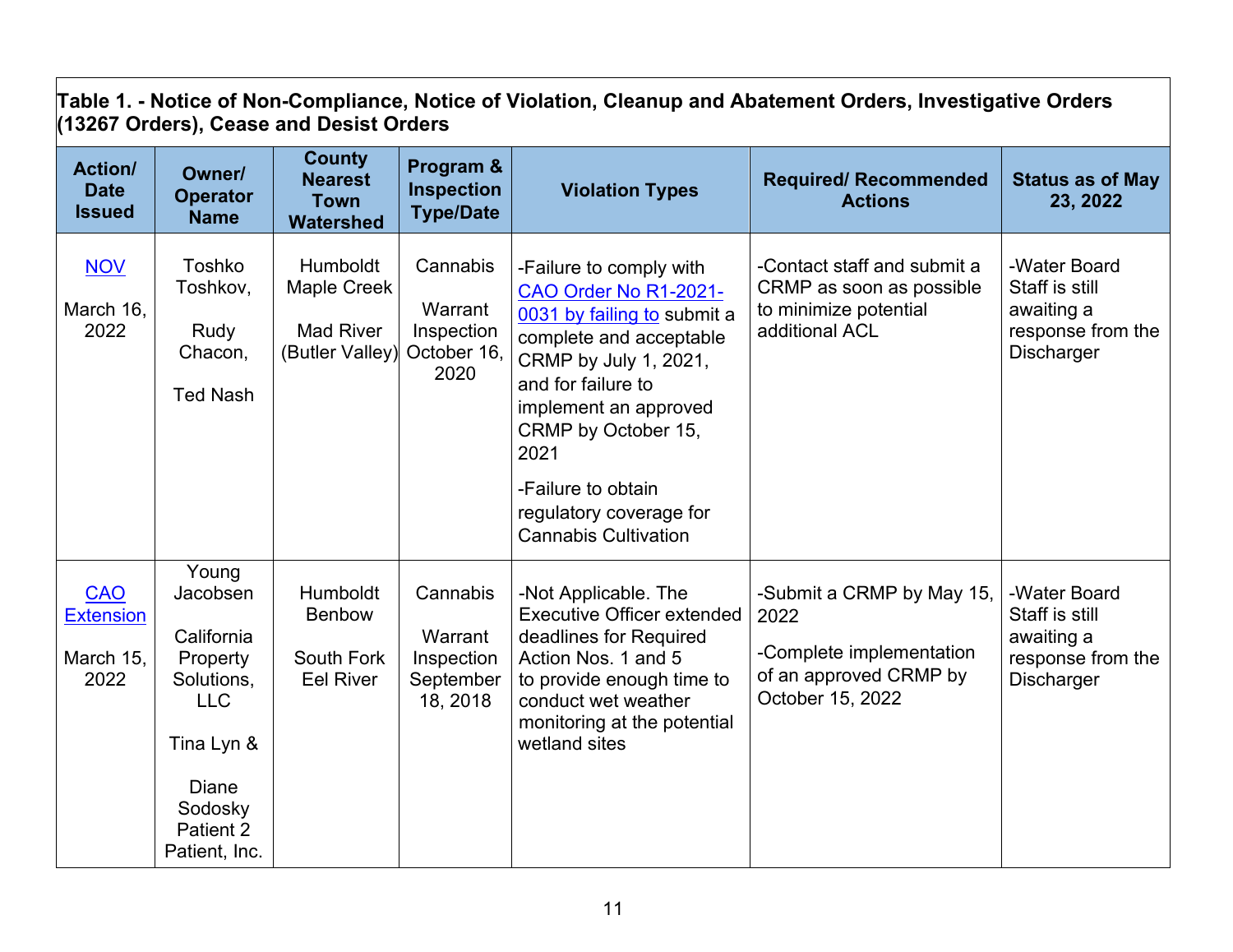|                                                | (13267 Orders), Cease and Desist Orders  |                                                                              |                                                           |                                                                                                                                                                                                                                                                                                                                                                                                                                     |                                                                                                                                                                                                                                                                                                                                                                                                                               |                                                                                                                                                                                                                              |  |  |  |  |  |
|------------------------------------------------|------------------------------------------|------------------------------------------------------------------------------|-----------------------------------------------------------|-------------------------------------------------------------------------------------------------------------------------------------------------------------------------------------------------------------------------------------------------------------------------------------------------------------------------------------------------------------------------------------------------------------------------------------|-------------------------------------------------------------------------------------------------------------------------------------------------------------------------------------------------------------------------------------------------------------------------------------------------------------------------------------------------------------------------------------------------------------------------------|------------------------------------------------------------------------------------------------------------------------------------------------------------------------------------------------------------------------------|--|--|--|--|--|
| <b>Action/</b><br><b>Date</b><br><b>Issued</b> | Owner/<br><b>Operator</b><br><b>Name</b> | <b>County</b><br><b>Nearest</b><br><b>Town</b><br><b>Watershed</b>           | Program &<br><b>Inspection</b><br><b>Type/Date</b>        | <b>Violation Types</b>                                                                                                                                                                                                                                                                                                                                                                                                              | <b>Required/ Recommended</b><br><b>Actions</b>                                                                                                                                                                                                                                                                                                                                                                                | <b>Status as of May</b><br>23, 2022                                                                                                                                                                                          |  |  |  |  |  |
| $CAO$ &<br>13267<br>Order<br>March 18,<br>2022 | Daniel<br>Maldonado<br>Suarez            | Mendocino<br>Piercy<br><b>Middle Main</b><br><b>Fork Eel</b><br><b>River</b> | Cannabis<br>Warrant<br>Inspection<br>May 13,<br>2021      | -Failure to Comply with<br>NOV from June 11, 2021<br>-Failure to Comply with<br>Basin Plan section 4.2.1<br>-Failure to Comply with<br><b>Federal Clean Water Act</b><br>sections 301 (a), 401, &<br>404<br>-Failure to Comply with<br><b>Cannabis General Order</b><br>No. WQ-2019-0001-<br>DWQ and the Cannabis<br><b>Cultivation Policy</b><br><b>Principles and Guidelines</b><br>for Cannabis Cultivation<br>(Cannabis Policy) | -Enroll under the Cannabis<br>General Order No. WQ-<br>2017-0023-DWQ or file a<br>ROWD specific to the<br>property<br>-Hire a qualified professional<br>to develop and submit a<br>work plan to remove the<br>reservoir and restore<br>aquatic resources on the<br>property<br>-Apply for and obtain a 401<br><b>Water Quality</b><br>Certification/WDRs from<br><b>Water Board before</b><br>performing any instream<br>work | -Water Board<br>Staff is awaiting a<br>decision from the<br><b>State Water Board</b><br>in response to the<br>discharger's<br>petition<br>challenging CAO<br>Order No. R1-<br>2022-0016<br>(petition date April<br>12, 2022) |  |  |  |  |  |
| <b>NOV</b><br>March 18,<br>2022                | Alicia Garcia                            | <b>Trinity</b><br>Zenia<br><b>North Fork</b><br><b>Eel River</b>             | Cannabis<br>Warrant<br>Inspection<br>February 16,<br>2022 | -Failure to Comply with<br><b>Cannabis General Order</b><br>No. WQ-2019-0001-<br>DWQ and the Cannabis<br>Policy                                                                                                                                                                                                                                                                                                                     | -Submit a wetland<br>delineation of wetland<br>features on the property and<br>describe any impacts to<br>waters of the state regarding<br>construction and<br>management of pond or any                                                                                                                                                                                                                                      | As of May 23,<br>2022, Water<br>Board Staff are in<br>contact with<br>Discharger's<br>attorney and<br>consultant. The<br>Discharger                                                                                          |  |  |  |  |  |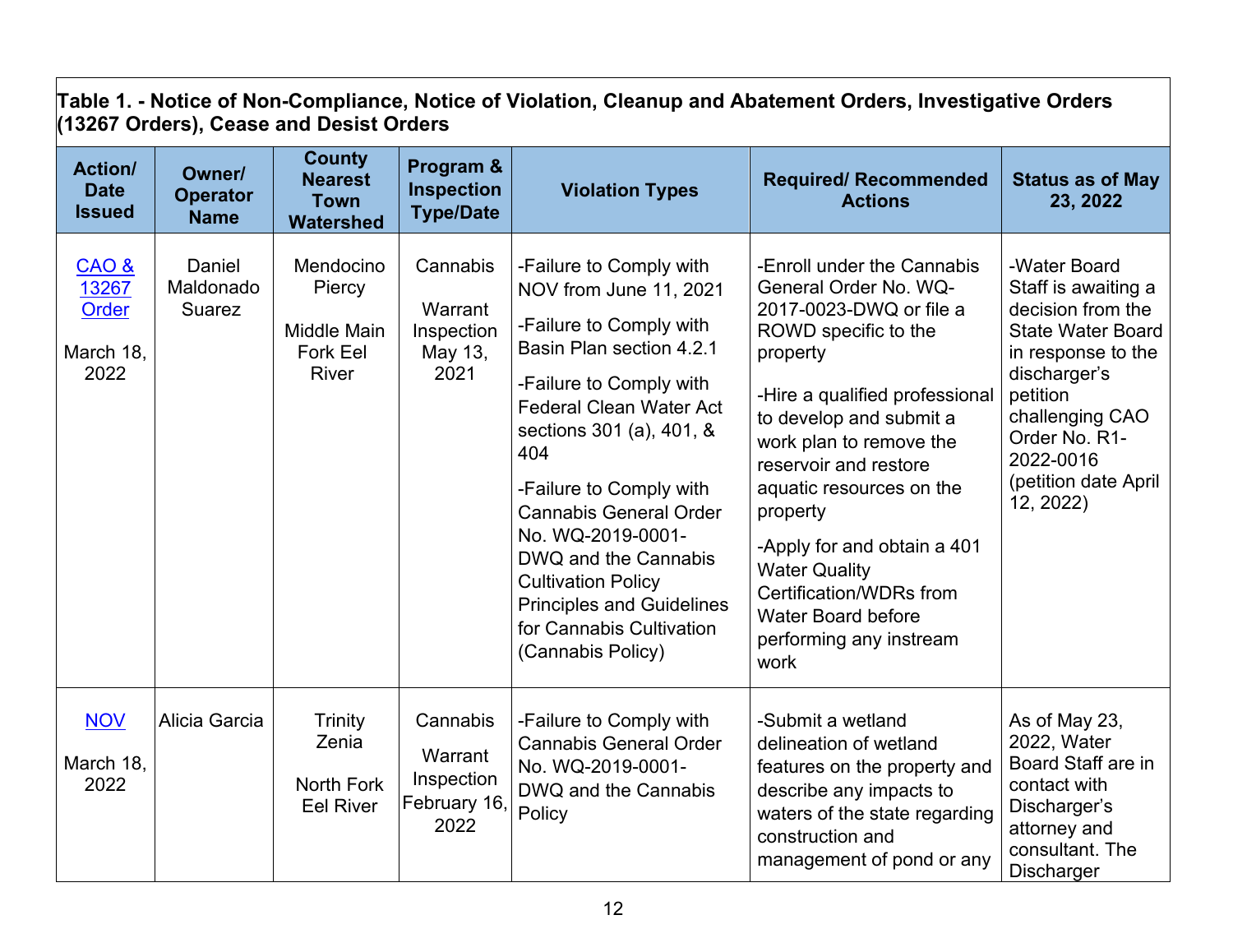**Table 1. - Notice of Non-Compliance, Notice of Violation, Cleanup and Abatement Orders, Investigative Orders (13267 Orders), Cease and Desist Orders**

| <b>Action/</b><br><b>Date</b><br><b>Issued</b> | Owner/<br><b>Operator</b><br><b>Name</b>    | <b>County</b><br><b>Nearest</b><br><b>Town</b><br><b>Watershed</b> | Program &<br><b>Inspection</b><br><b>Type/Date</b>        | <b>Violation Types</b>                                                                                                                                                                                              | <b>Required/ Recommended</b><br><b>Actions</b>                                                                                                                                                                                                                                                                                               | <b>Status as of May</b><br>23, 2022                                                                                                                                                                                          |
|------------------------------------------------|---------------------------------------------|--------------------------------------------------------------------|-----------------------------------------------------------|---------------------------------------------------------------------------------------------------------------------------------------------------------------------------------------------------------------------|----------------------------------------------------------------------------------------------------------------------------------------------------------------------------------------------------------------------------------------------------------------------------------------------------------------------------------------------|------------------------------------------------------------------------------------------------------------------------------------------------------------------------------------------------------------------------------|
|                                                |                                             |                                                                    |                                                           |                                                                                                                                                                                                                     | other cannabis-related<br>infrastructure<br>-Work with CDFW and DIV<br>to determine and secure any<br>applicable permits/licenses<br>required for stream<br>diversion, storage, and use<br>-Remove cannabis<br>cultivation infrastructure or<br>enroll in the Cannabis<br><b>General Order</b>                                               | intends to address<br>the violations and<br>recommendations<br>in the NOV, and<br>the consultant will<br>be conducting a<br>site visit soon                                                                                  |
| <b>NOV</b><br>March 18,<br>2022                | Ignacio<br>Almonte<br>Patricia<br>Rodriguez | Trinity/ Zenia<br>North Fork<br><b>Eel River</b>                   | Cannabis<br>Warrant<br>Inspection<br>February 16,<br>2022 | - Violation of the State<br><b>Water Resources Control</b><br><b>Board Cannabis</b><br><b>Cultivation Policy for</b><br>failure to enroll under the<br>Cannabis General Order,<br>Order WQ 2019-0001-<br><b>DWQ</b> | -Contact staff within 30 days<br>to advise of the discharger's<br>intentions, plan, and<br>schedule to submit a<br>delineation of wetland<br>features on the property,<br>secure necessary permits<br>for surface water diversion,<br>and remove cannabis<br>cultivation infrastructure or<br>enroll in the Cannabis<br><b>General Order</b> | <b>Water Board</b><br>Staff are in<br>contact with the<br>Discharger's<br>attorney and<br>consultant. The<br><b>Discharger</b><br>intends to<br>address the<br>violations and<br>recommended<br>actions in the<br><b>NOV</b> |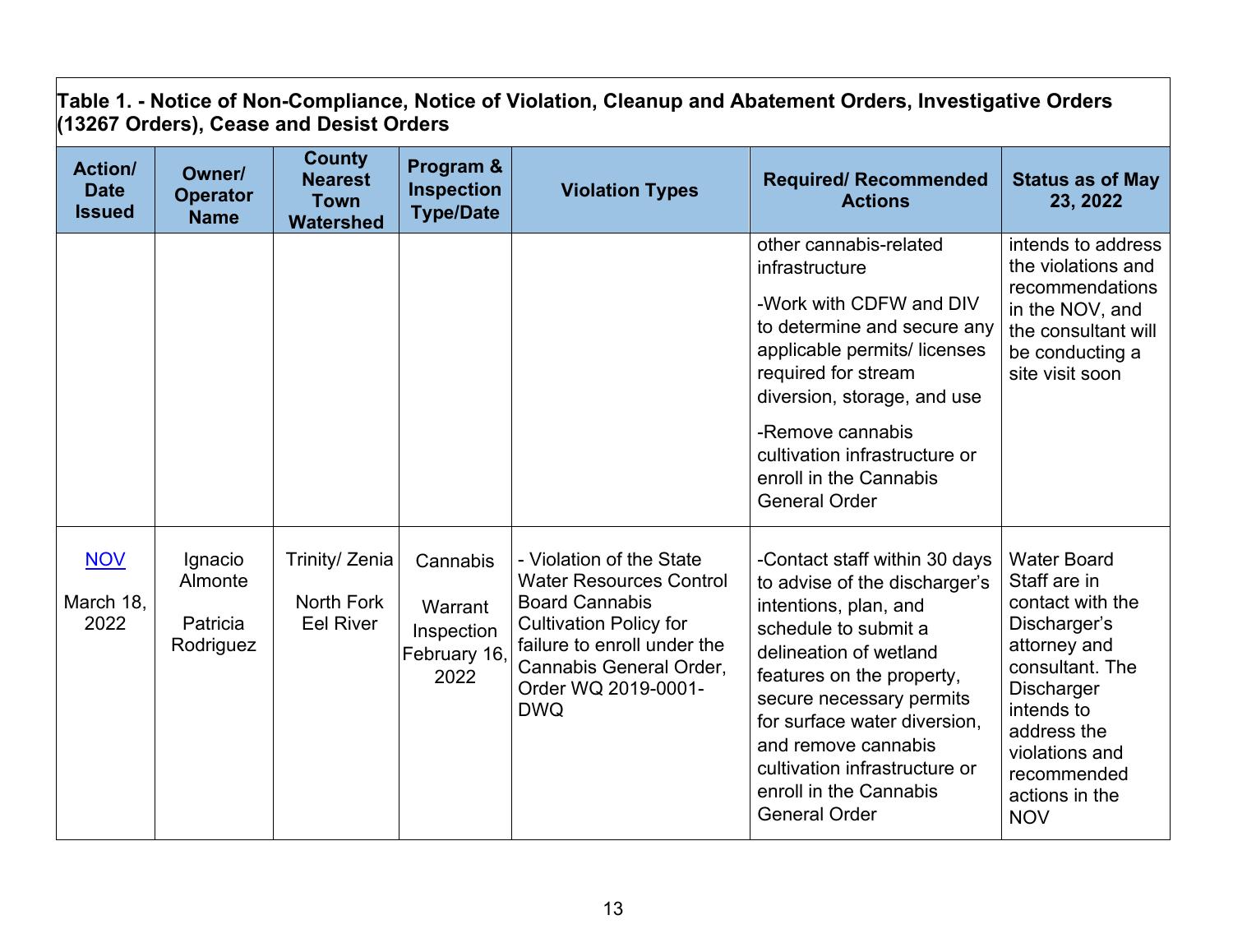|                                                | (13267 Orders), Cease and Desist Orders                         |                                                                    |                                                                                                                                   |                                                                                                                                                                    |                                                                                                                                                                                                                                                                                                                                                                                                                                                                                                                               |                                                                                                                                                                                                                                                                                                                    |  |  |  |  |  |
|------------------------------------------------|-----------------------------------------------------------------|--------------------------------------------------------------------|-----------------------------------------------------------------------------------------------------------------------------------|--------------------------------------------------------------------------------------------------------------------------------------------------------------------|-------------------------------------------------------------------------------------------------------------------------------------------------------------------------------------------------------------------------------------------------------------------------------------------------------------------------------------------------------------------------------------------------------------------------------------------------------------------------------------------------------------------------------|--------------------------------------------------------------------------------------------------------------------------------------------------------------------------------------------------------------------------------------------------------------------------------------------------------------------|--|--|--|--|--|
| <b>Action/</b><br><b>Date</b><br><b>Issued</b> | Owner/<br><b>Operator</b><br><b>Name</b>                        | <b>County</b><br><b>Nearest</b><br><b>Town</b><br><b>Watershed</b> | Program &<br><b>Inspection</b><br><b>Type/Date</b>                                                                                | <b>Violation Types</b>                                                                                                                                             | <b>Required/ Recommended</b><br><b>Actions</b>                                                                                                                                                                                                                                                                                                                                                                                                                                                                                | <b>Status as of May</b><br>23, 2022                                                                                                                                                                                                                                                                                |  |  |  |  |  |
| <b>NOV</b><br>March 29,<br>2022                | Adesa<br>Organics,<br><b>LLC</b><br>Ms. Laura<br><b>Borusas</b> | <b>Humboldt</b><br><b>Bridgeville</b><br>Van Duzen<br>River        | Cannabis<br>Humboldt<br><b>County Staff</b><br>December<br>$15, 2021 -$<br>the NOV was<br>issued in<br>response<br>their findings | -Failure to Comply with<br><b>Cannabis General Order</b><br>No. WQ-2019-0001-DWQ<br>and the Cannabis Policy<br>-Failure to Comply with<br>Basin Plan section 4.2.1 | -Submit a description of the<br>unauthorized discharge to<br>surface waters/observed<br>impacts and proposal to<br>resolve the impacts<br>-Submit a description of<br><b>BMP</b> failures resulting in<br>discharges to surface<br>waters and plan prevent<br>future BMP failures and<br>unauthorized discharges<br>-Submit an updated SMP<br>and NMP, and a plan for<br>resolving BMP failures with<br>a site map, photos of<br>resolved BMPs, and<br>technical designs to prevent<br>future discharges to surface<br>waters | As of May 23,<br>2022, Water<br>Board Staff is in<br>correspondence<br>with the<br>discharger, who is<br>working to<br>address violations<br>in the NOV. An<br><b>NOV</b> timeline<br>extension has<br>been granted to<br>allow the<br>discharger more<br>time to address<br>violations. This<br>matter is ongoing |  |  |  |  |  |

**Table 1. - Notice of Non-Compliance, Notice of Violation, Cleanup and Abatement Orders, Investigative Orders (13267 Orders), Cease and Desist Orders**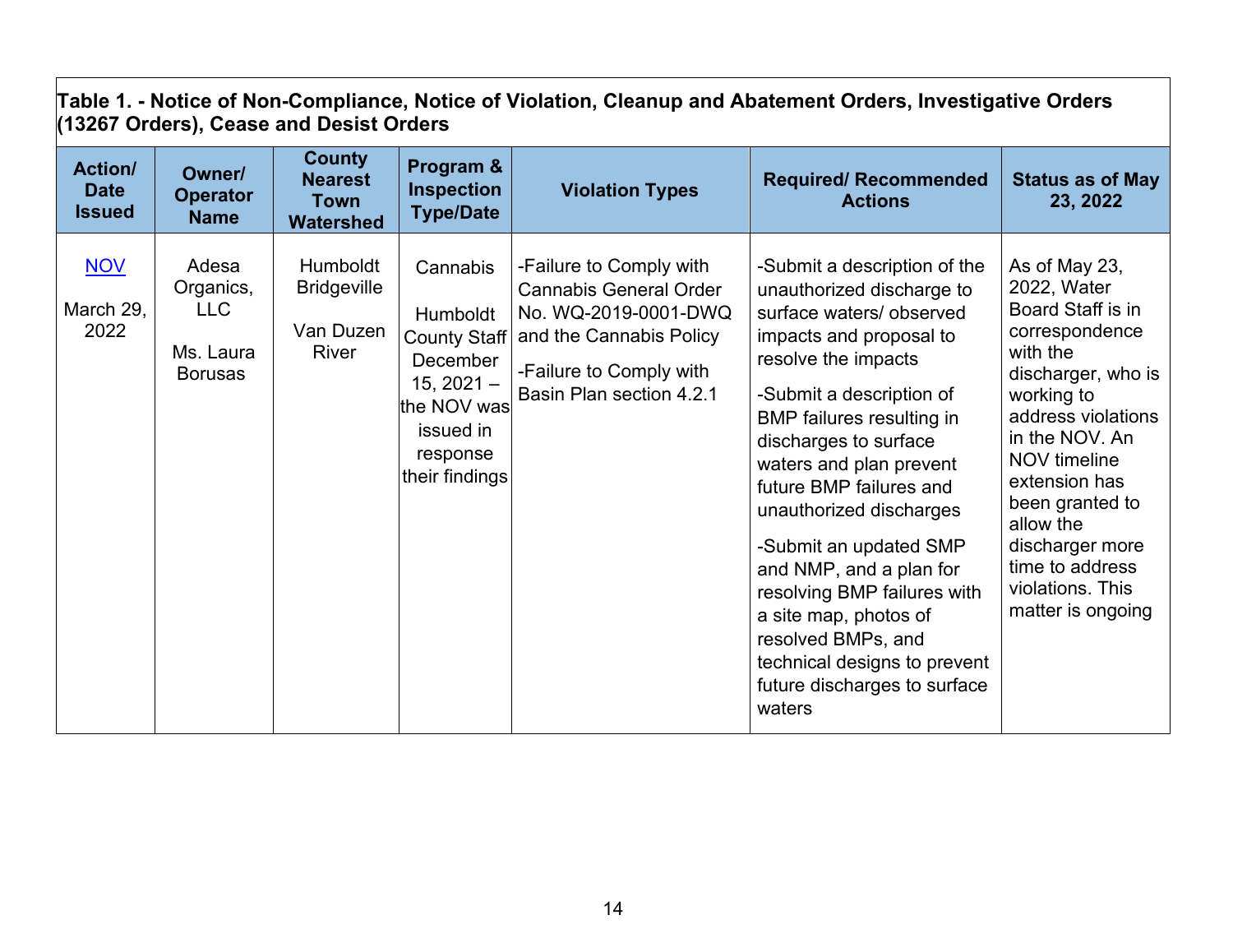| Table 1. - Notice of Non-Compliance, Notice of Violation, Cleanup and Abatement Orders, Investigative Orders<br>(13267 Orders), Cease and Desist Orders |                                             |                                                                    |                                                                               |                                                                                                                                                                    |                                                                                                                                                                                                                                                                                                                                      |                                                                                                                                                                                                                                   |  |  |  |
|---------------------------------------------------------------------------------------------------------------------------------------------------------|---------------------------------------------|--------------------------------------------------------------------|-------------------------------------------------------------------------------|--------------------------------------------------------------------------------------------------------------------------------------------------------------------|--------------------------------------------------------------------------------------------------------------------------------------------------------------------------------------------------------------------------------------------------------------------------------------------------------------------------------------|-----------------------------------------------------------------------------------------------------------------------------------------------------------------------------------------------------------------------------------|--|--|--|
| <b>Action/</b><br><b>Date</b><br><b>Issued</b>                                                                                                          | Owner/<br><b>Operator</b><br><b>Name</b>    | <b>County</b><br><b>Nearest</b><br><b>Town</b><br><b>Watershed</b> | Program &<br><b>Inspection</b><br><b>Type/Date</b>                            | <b>Violation Types</b>                                                                                                                                             | <b>Required/ Recommended</b><br><b>Actions</b>                                                                                                                                                                                                                                                                                       | <b>Status as of May</b><br>23, 2022                                                                                                                                                                                               |  |  |  |
| NNC &<br><b>NOV</b><br>April 20,<br>2022                                                                                                                | David<br><b>Wiggens Lux</b><br>Metals, Inc. | Sonoma<br>Santa Rosa<br>Middle<br><b>Russian River</b>             | <b>NPDES</b><br><b>Storm Water</b><br>March 28,<br>2022,<br><b>NEC Review</b> | -Failure to Comply with IGP<br>SectionXVII.F.2 NEC<br><b>Permit Registration</b><br>Documents Required for<br><b>Initial NEC Coverage</b>                          | -File a NOI for full IGP<br>coverage for the facility by<br>June 20, 2023 to avoid<br>further penalty                                                                                                                                                                                                                                | -The discharger<br>has remained in<br>correspondence<br>with Regional<br>Water Board staff<br>since issuance of<br>the NOV/NNC and<br>is currently<br>preparing SWPP<br>before submittal of<br>the NOI. This<br>matter is ongoing |  |  |  |
| <b>NOV</b><br>May 19,<br>2022                                                                                                                           | <b>Hector Felix</b>                         | Mendocino<br>Hopland<br>Upper<br><b>Russian River</b>              | Cannabis<br>Warrant<br>Inspection<br>April 20,<br>2022                        | -Failure to Comply with<br><b>Cannabis General Order</b><br>No. WQ-2019-0001-DWQ<br>and the Cannabis Policy<br>-Failure to Comply with<br>Basin Plan section 4.2.1 | -Immediately collect refuse<br>discharged and threatening<br>to discharge to waters of the<br>state<br>-Work with CDFW and DIV<br>to determine and secure any<br>applicable permits/licenses<br>required for stream<br>diversion, storage, and use<br>-Enroll under the Cannabis<br>General Order No. WQ-<br>2017-0023-DWQ or file a | -Staff is awaiting a<br>response from the<br>discharger. This<br>matter is ongoing                                                                                                                                                |  |  |  |

┑

 $\mathbf{r}$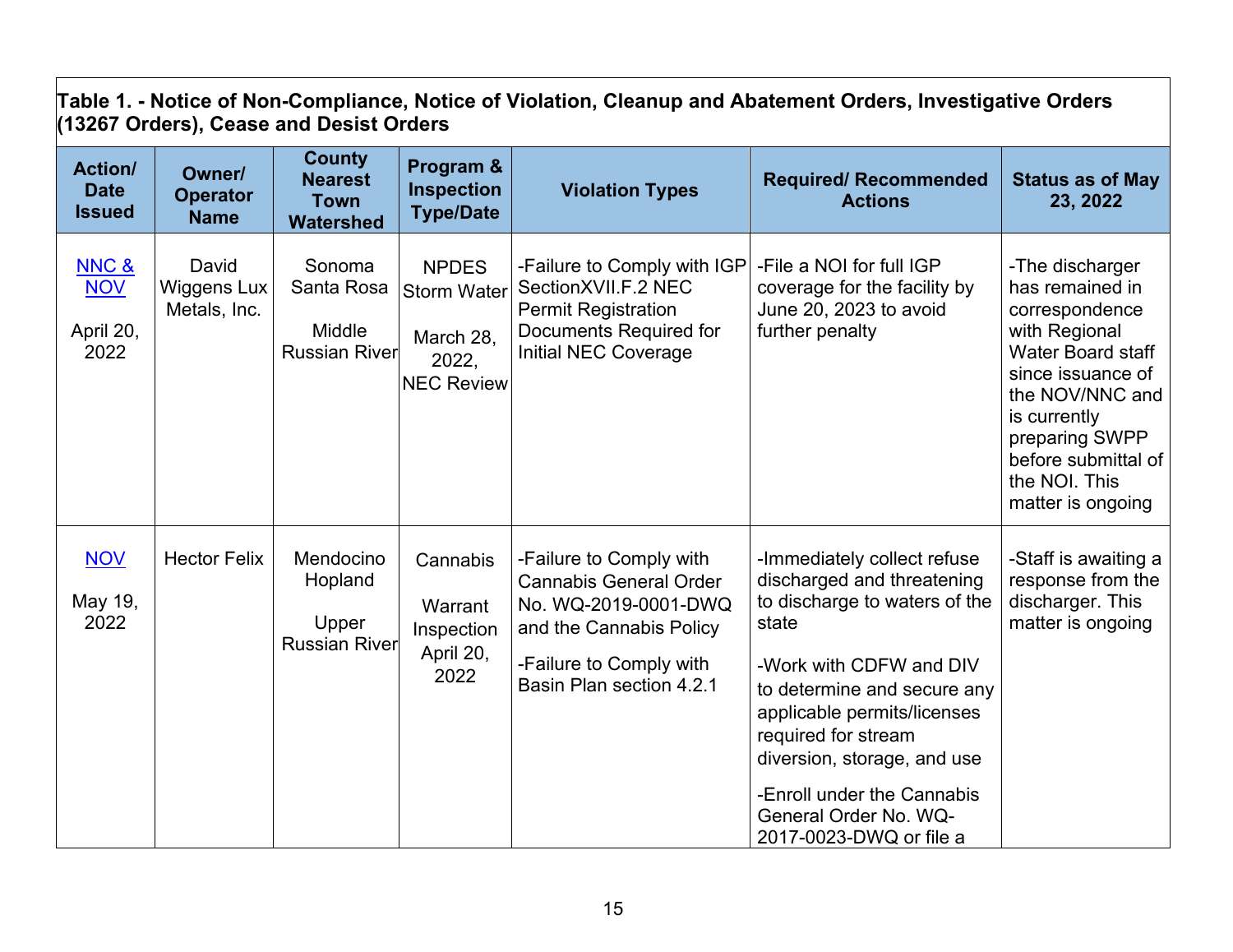**Table 1. - Notice of Non-Compliance, Notice of Violation, Cleanup and Abatement Orders, Investigative Orders (13267 Orders), Cease and Desist Orders**

| <b>Action/</b><br><b>Date</b><br><b>Issued</b> | Owner/<br><b>Operator</b><br><b>Name</b> | <b>County</b><br><b>Nearest</b><br>Town<br><b>Watershed</b> | Program &<br><b>Inspection</b><br><b>Type/Date</b> | <b>Violation Types</b> | <b>Required/ Recommended</b><br><b>Actions</b>                                                                                                                                     | <b>Status as of May</b><br>23, 2022 |
|------------------------------------------------|------------------------------------------|-------------------------------------------------------------|----------------------------------------------------|------------------------|------------------------------------------------------------------------------------------------------------------------------------------------------------------------------------|-------------------------------------|
|                                                |                                          |                                                             |                                                    |                        | ROWD specific to the<br>property<br>-Apply for and obtain a 401<br><b>Water Quality</b><br>Certification/WDRs from<br><b>Water Board before</b><br>performing any instream<br>work |                                     |

| Table 2. - Administrative Civil Liabilities and Settlement Discussions (Invited, Underway, or Completed) |                            |                                                                  |                                                      |                                                                                                 |                                                                                  |  |
|----------------------------------------------------------------------------------------------------------|----------------------------|------------------------------------------------------------------|------------------------------------------------------|-------------------------------------------------------------------------------------------------|----------------------------------------------------------------------------------|--|
| <b>Discharger</b>                                                                                        | Program                    | <b>Violation Type</b>                                            | <b>Proposed</b><br><b>Liability</b><br><b>Amount</b> | <b>Comments</b>                                                                                 | Status as of May 18,<br>2022                                                     |  |
| Crescent City -<br>Wastewater<br>Treatment<br>Facility                                                   | <b>NPDES</b><br>Wastewater | <b>NPDES Permit Effluent Limit</b><br>Violations subject to MMPs | \$48,000                                             | Invitation issued on<br>11/16/2021<br>Violation Period: September<br>22, 2015 to April 15, 2022 | Stipulated Order No. R1-<br>2022-0021 sent to<br><b>Discharger for Signature</b> |  |
| City of Eureka<br>- Wastewater<br>Treatment<br>Plant                                                     | <b>NPDES</b><br>Wastewater | <b>NPDES Permit Effluent Limit</b><br>Violations subject to MMPs | \$150,000                                            | Invitation issued on<br>11/16/2021<br><b>Violation Period:</b><br>July 3, 2017 to May 1, 2022   | <b>Settlement Negotiations</b><br>Underway                                       |  |
| City of<br>Ferndale $-$<br>Wastewater                                                                    | <b>NPDES</b><br>Wastewater | <b>NPDES Permit Effluent Limit</b><br>Violations subject to MMPs | \$18,000                                             | Invitation issued on<br>11/16/2021<br><b>Violation Period:</b>                                  | <b>Settlement Negotiations</b><br>Underway                                       |  |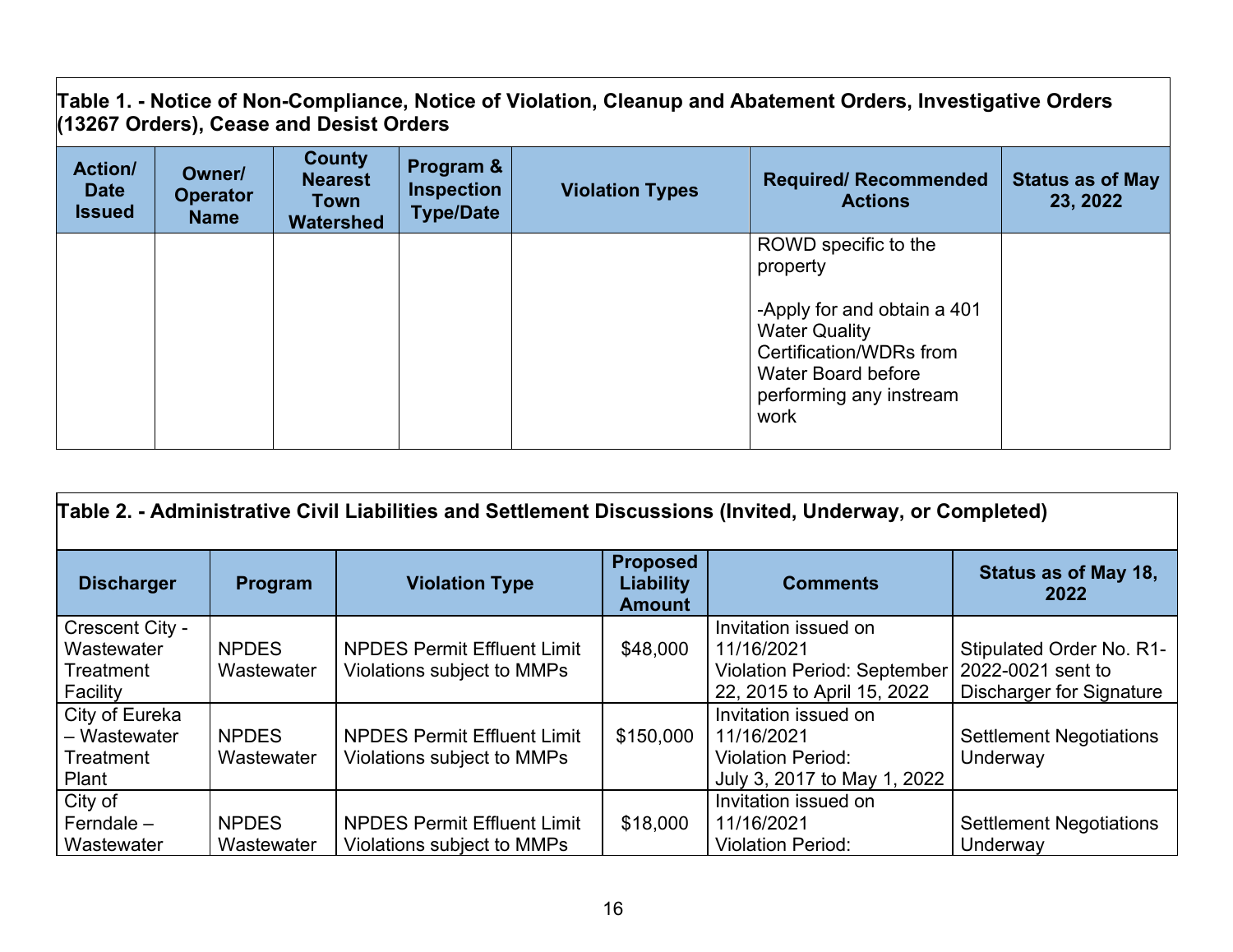| Table 2. - Administrative Civil Liabilities and Settlement Discussions (Invited, Underway, or Completed) |                            |                                                                  |                                                      |                                                                                                           |                                                                                                                              |
|----------------------------------------------------------------------------------------------------------|----------------------------|------------------------------------------------------------------|------------------------------------------------------|-----------------------------------------------------------------------------------------------------------|------------------------------------------------------------------------------------------------------------------------------|
| <b>Discharger</b>                                                                                        | Program                    | <b>Violation Type</b>                                            | <b>Proposed</b><br><b>Liability</b><br><b>Amount</b> | <b>Comments</b>                                                                                           | <b>Status as of May 18,</b><br>2022                                                                                          |
| <b>Treatment</b><br>Plant                                                                                |                            |                                                                  |                                                      | April 13, 2017 to May 1,<br>2022                                                                          |                                                                                                                              |
| City of Loleta -<br>Wastewater<br><b>Treatment</b><br>Plant                                              | <b>NPDES</b><br>Wastewater | <b>NPDES Permit Effluent Limit</b><br>Violations subject to MMPs | \$189,000                                            | Invitation issued on<br>11/16/2021<br><b>Violation Period:</b><br>March 15, 2018 to<br>December 31, 2021  | <b>Settlement Negotiations</b><br>Underway                                                                                   |
| McKinleyville<br>Community<br><b>Services</b><br>District-<br>Wastewater<br>Treatment<br>Plant           | <b>NPDES</b><br>Wastewater | <b>NPDES Permit Effluent Limit</b><br>Violations subject to MMPs | \$12,000                                             | Invitation issued on<br>8/15/2021<br>Violation Period: March 10,<br>2010 to January 31, 2022              | <b>Settlement Agreement</b><br>and Stipulation for Entry<br>of ACL Order Number<br>R1-2022-0014 adopted<br>on March 22, 2022 |
| City of Rio dell<br>- Wastewater<br>Treatment<br>Plant                                                   | <b>NPDES</b><br>Wastewater | <b>NPDES Permit Effluent Limit</b><br>Violations subject to MMPs | \$21,000                                             | Invitation issued on<br>11/17/2021<br><b>Violation Period:</b><br>May 1, 2016 to December<br>31, 2021     | <b>Settlement Negotiations</b><br>Underway                                                                                   |
| $\overline{City}$ of Ukiah $-$<br>Wastewater<br><b>Treatment</b><br>Plant                                | <b>NPDES</b><br>Wastewater | <b>NPDES Permit Effluent Limit</b><br>Violations subject to MMPs | \$75,000                                             | Invitation issued on<br>11/16/2021<br><b>Violation Period:</b><br>January 4, 2017 to<br>December 31, 2021 | <b>Settlement Negotiations</b><br>Underway                                                                                   |
| City of Arcata -<br>Wastewater<br><b>Treatment</b><br>Facility                                           | <b>NPDES</b><br>Wastewater | <b>NPDES Permit Effluent Limit</b><br>Violations subject to MMPs | \$27,000                                             | Invitation issued on<br>09/20/2021<br><b>Violation Period:</b><br>March 1, 2019 to April 19,<br>2022      | <b>Settlement Negotiations</b><br>Underway                                                                                   |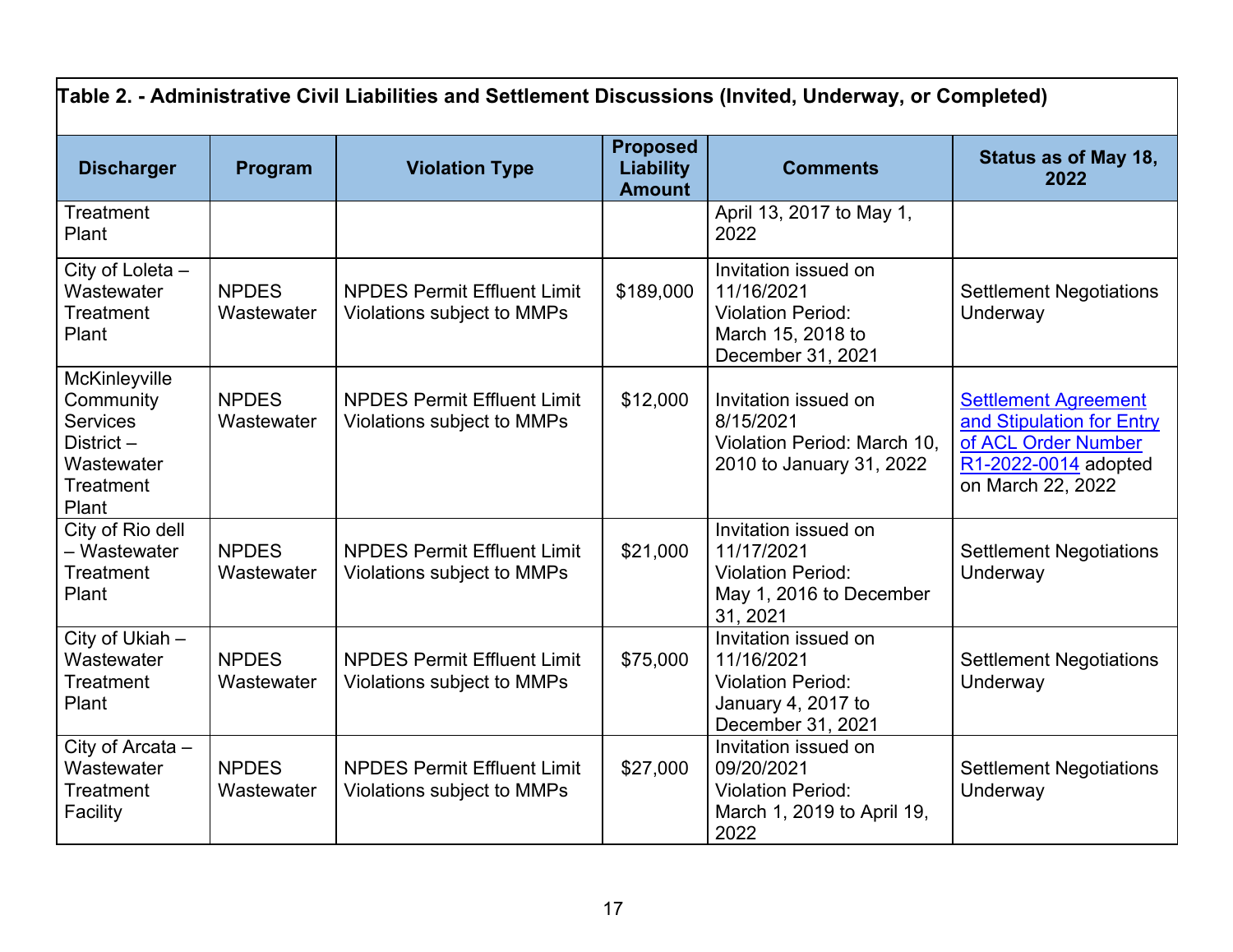| Table 2. - Administrative Civil Liabilities and Settlement Discussions (Invited, Underway, or Completed) |                            |                                                                         |                                                      |                                                                                                                                                         |                                                                                                                              |
|----------------------------------------------------------------------------------------------------------|----------------------------|-------------------------------------------------------------------------|------------------------------------------------------|---------------------------------------------------------------------------------------------------------------------------------------------------------|------------------------------------------------------------------------------------------------------------------------------|
| <b>Discharger</b>                                                                                        | Program                    | <b>Violation Type</b>                                                   | <b>Proposed</b><br><b>Liability</b><br><b>Amount</b> | <b>Comments</b>                                                                                                                                         | Status as of May 18,<br>2022                                                                                                 |
| California<br>Redwood<br>Company $-$<br>Korbel Sawmill                                                   | <b>NPDES</b><br>Wastewater | <b>NPDES Permit Effluent Limit</b><br>Violations subject to MMPs        | \$57,000                                             | Invitation issued on<br>10/04/2021<br><b>Violation Period:</b><br>June 1, 2019 to April 14,<br>2022                                                     | <b>Settlement Negotiations</b><br>Underway                                                                                   |
| <b>Town of Scotia</b><br>CSD-<br>Wastewater<br>Treatment<br>Facility                                     | <b>NPDES</b><br>Wastewater | <b>NPDES Permit Effluent Limit</b><br>Violations subject to MMPs        | \$93,000                                             | <b>Modified Expedited</b><br>Payment Letter w/ CP<br>Option issued August 18,<br>2021<br><b>Violation Period: December</b><br>5, 2017 to March 30, 2021 | <b>Settlement Negotiations</b><br>Underway                                                                                   |
| Humboldt<br>Sawmill<br>$Company -$<br>(Eel River<br>Power)                                               | <b>NPDES</b><br>Wastewater | <b>NPDES Permit Effluent Limit</b><br>Violations subject to MMPs        | \$33,000                                             | <b>Modified Expedited</b><br>Payment Letter w/ SEP<br>Option issued August 18,<br>2021<br>Violation Period: July 12,<br>2017 to March 30, 2021          | <b>Settlement Negotiations</b><br>Underway                                                                                   |
| <b>Humboldt State</b><br>University $-$<br>Telonicher<br><b>Marine</b><br>Laboratory                     | <b>NPDES</b><br>Wastewater | <b>NPDES Permit Late Reporting</b><br><b>Violations subject to MMPs</b> | \$3,000                                              | <b>Revised Expedited Payment</b><br>Letter issued on May 11,<br>2022                                                                                    | <b>Settlement Negotiations</b><br>Underway                                                                                   |
| City of Fortuna<br>Wastewater<br><b>Treatment</b><br>Facility                                            | <b>NPDES</b><br>Wastewater | <b>NPDES Permit Effluent Limit</b><br>Violations subject to MMPs        | \$45,000                                             | Invitation issued on<br>01/12/2021<br>Violation Period: March 1,<br>2017 to January 31, 2021                                                            | <b>Settlement Agreement</b><br>and Stipulation for Entry<br>of ACL Order Number<br>R1-2021-0044 adopted<br>on March 15, 2022 |
| <b>Hugh Reimers</b><br>and Krasilsa                                                                      | Non-Point<br>Source        | -Basin Plan Section 4.2.1                                               | \$3,750,852                                          | <b>ACL Complaint issued on</b><br>May 9, 2022 covers the                                                                                                | <b>Regional Water Board</b><br><b>Assistant Executive</b>                                                                    |

 $\blacksquare$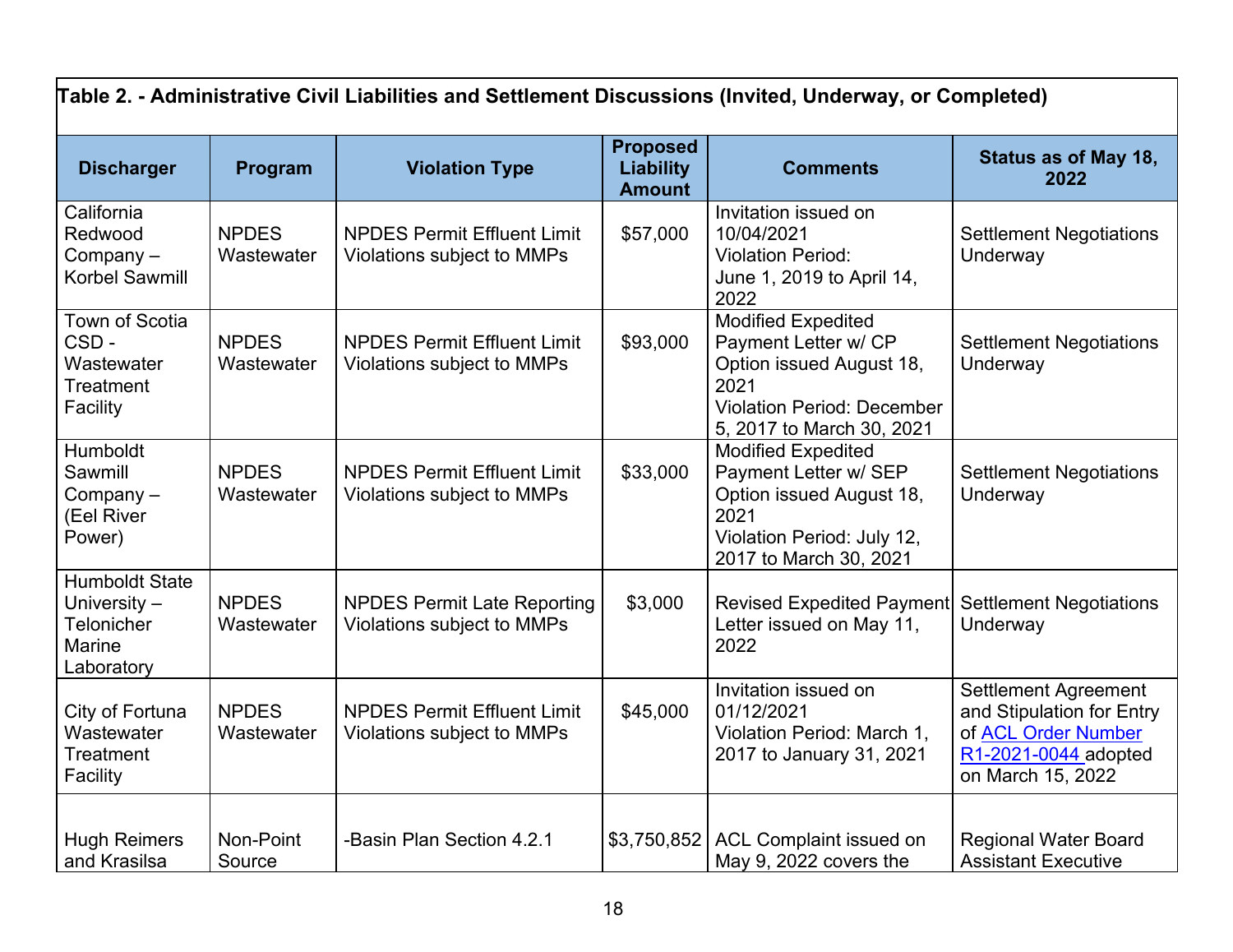| Table 2. - Administrative Civil Liabilities and Settlement Discussions (Invited, Underway, or Completed) |                                  |                                                                                                                                                                                                                                                                                                                              |                                                      |                                                                                                                                                                                                                                                                                                                 |                                                                                                                                                                                                                                                                               |
|----------------------------------------------------------------------------------------------------------|----------------------------------|------------------------------------------------------------------------------------------------------------------------------------------------------------------------------------------------------------------------------------------------------------------------------------------------------------------------------|------------------------------------------------------|-----------------------------------------------------------------------------------------------------------------------------------------------------------------------------------------------------------------------------------------------------------------------------------------------------------------|-------------------------------------------------------------------------------------------------------------------------------------------------------------------------------------------------------------------------------------------------------------------------------|
| <b>Discharger</b>                                                                                        | Program                          | <b>Violation Type</b>                                                                                                                                                                                                                                                                                                        | <b>Proposed</b><br><b>Liability</b><br><b>Amount</b> | <b>Comments</b>                                                                                                                                                                                                                                                                                                 | Status as of May 18,<br>2022                                                                                                                                                                                                                                                  |
| Pacific Farms<br><b>LLC</b>                                                                              | Program<br>Complaint<br>Response | -Water Code Section 13376 for<br>Dredge/ Fill in Wetlands<br>designated as waters of the<br><b>United States</b><br>-CAO Required Action 5 for<br>failure to submit RMMP<br>acceptable to the Regional<br>Water Board or it's Delegated<br>Officer<br>-CAO Required Action 9 for<br>failure to implement an<br>approved RMMP |                                                      | period between July 31,<br>2018 and May 9, 2022, and<br>includes allegations that<br><b>Hugh Reimers and Krasilsa</b><br><b>Pacific Farms LLC violated</b><br>the Basin Plan and Clean<br>Water Act Section 301 by<br>filling or allowing fill to be<br>placed in watercourses and<br>wetlands on the property. | Officer issued ACL<br>Complaint No. R1-2022-<br>0024. The dischargers<br>may avoid a Regional<br>Water Board hearing on<br>the Complaint within 90-<br>days by formally waving<br>the right to a hearing, or<br>by providing payment for<br>the proposed liability<br>amount. |
| <b>Russian River</b><br>CSD and<br>Sonoma Water<br>Agency                                                | <b>NPDES</b><br>Wastewater       | <b>Violations of the Sanitary</b><br>Sewer Order including<br>unauthorized discharge of 2.33<br>million gallons of raw sewage<br>from the Russian River CSD<br>collection system to the<br>Russian River.                                                                                                                    | Statutory<br>Maximum<br>\$23.31<br>million           | Invitation issued on<br>June 15, 2021<br><b>Violation Period:</b><br>2017 and 2019                                                                                                                                                                                                                              | <b>Settlement Negotiations</b><br>Underway                                                                                                                                                                                                                                    |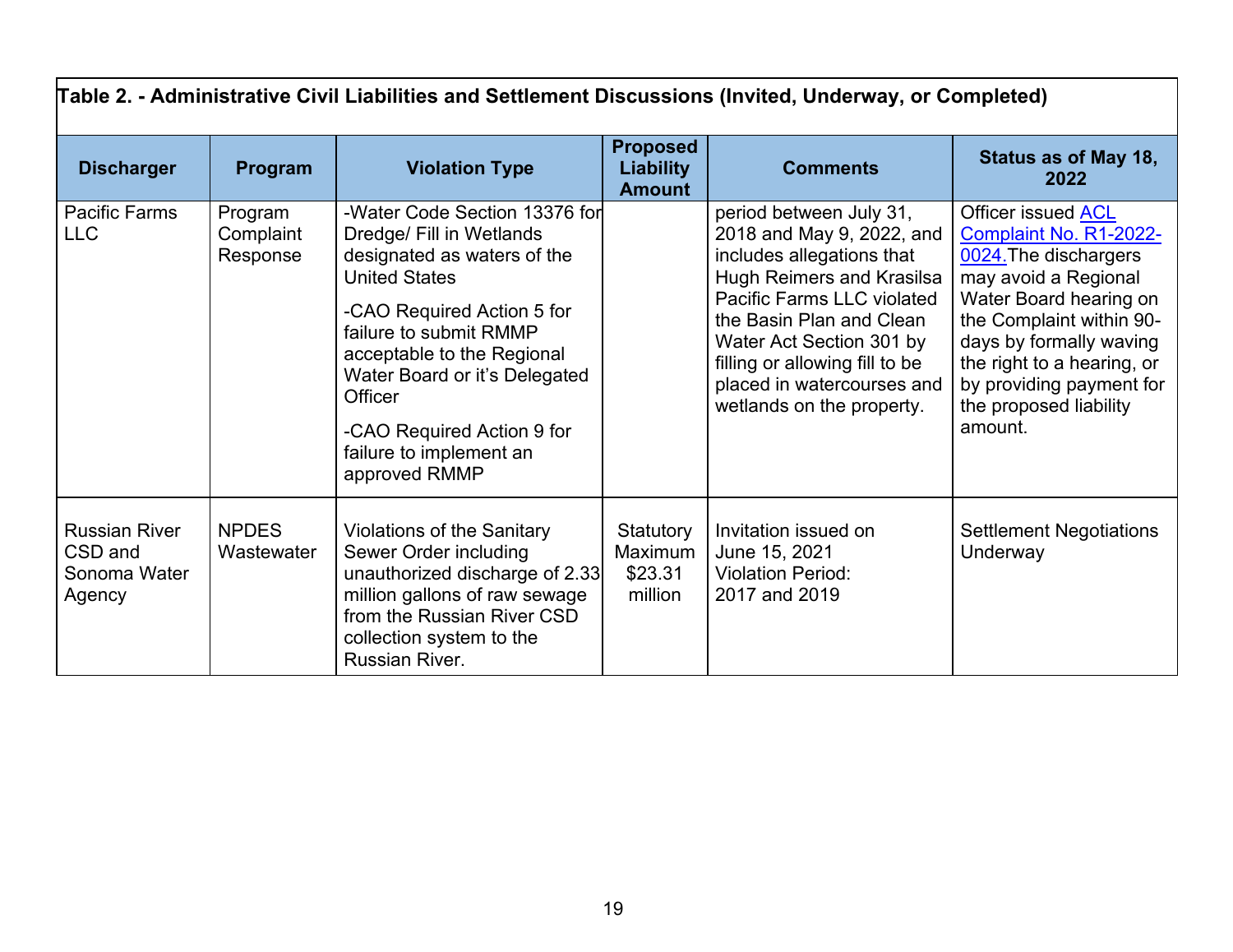| Table 2. - Administrative Civil Liabilities and Settlement Discussions (Invited, Underway, or Completed) |                                                                  |                                                                                                                                                                                                                                                                                                                          |                                                      |                                                                                                                                             |                                             |
|----------------------------------------------------------------------------------------------------------|------------------------------------------------------------------|--------------------------------------------------------------------------------------------------------------------------------------------------------------------------------------------------------------------------------------------------------------------------------------------------------------------------|------------------------------------------------------|---------------------------------------------------------------------------------------------------------------------------------------------|---------------------------------------------|
| <b>Discharger</b>                                                                                        | Program                                                          | <b>Violation Type</b>                                                                                                                                                                                                                                                                                                    | <b>Proposed</b><br><b>Liability</b><br><b>Amount</b> | <b>Comments</b>                                                                                                                             | Status as of May 18,<br>2022                |
| Enclave, LLC-<br>Marlow<br>Commons<br>Development<br><b>Site</b>                                         | <b>NPDES</b><br><b>Storm Water</b>                               | <b>Violation of Construction</b><br><b>Stormwater General Permit</b><br>requirements including failure<br>to implement effective and<br>adequate minimum BMPs<br>resulting in the release of<br>sediment from the site to a<br>municipal storm drain<br>discharging to Piner Creek, a<br>tributary to the Russian River. | \$46,200                                             | Invitation issued on<br>August 2, 2021<br><b>Violation Period:</b><br>December 2019                                                         | <b>Settlement Negotiations</b><br>Underway. |
| <b>BoDean</b><br>Company, Inc.-<br><b>Mark West</b><br><b>Quarry Site</b>                                | <b>NPDES</b><br><b>Storm Water</b>                               | <b>Violation of Industrial General</b><br>Permit requirements including<br>failure to implement effective<br>and adequate minimum and<br>advanced BMPs resulting in<br>the discharge of 10.5 million<br>gallons of sediment laden<br>stormwater to Porter Creek, a<br>tributary to the Russian River.                    |                                                      | \$4.5 million ACLC Order No. R1-2021-<br>0047 issued on September<br>10, 2021<br><b>Violation Period:</b><br>December 2018 - August<br>2020 | <b>Settlement Negotiations</b><br>Underway  |
| <b>Rodney Strong</b><br>Vineyards                                                                        | <b>WDRs</b> to<br>Land and<br><b>NPDES</b><br><b>Storm Water</b> | 97,000 gallons of wine<br>discharged into Reiman Creek,<br>a tributary to the Russian<br>River, a water of the United<br>States, in violation of<br>discharge prohibitions in the<br><b>Industrial General Permit and</b><br>WDRs Order No. 88-54                                                                        | \$116,400                                            | Invitation issued on<br>September 14, 2021<br><b>Violation Period:</b><br>January 2020                                                      | <b>Settlement Negotiations</b><br>Underway. |

# 20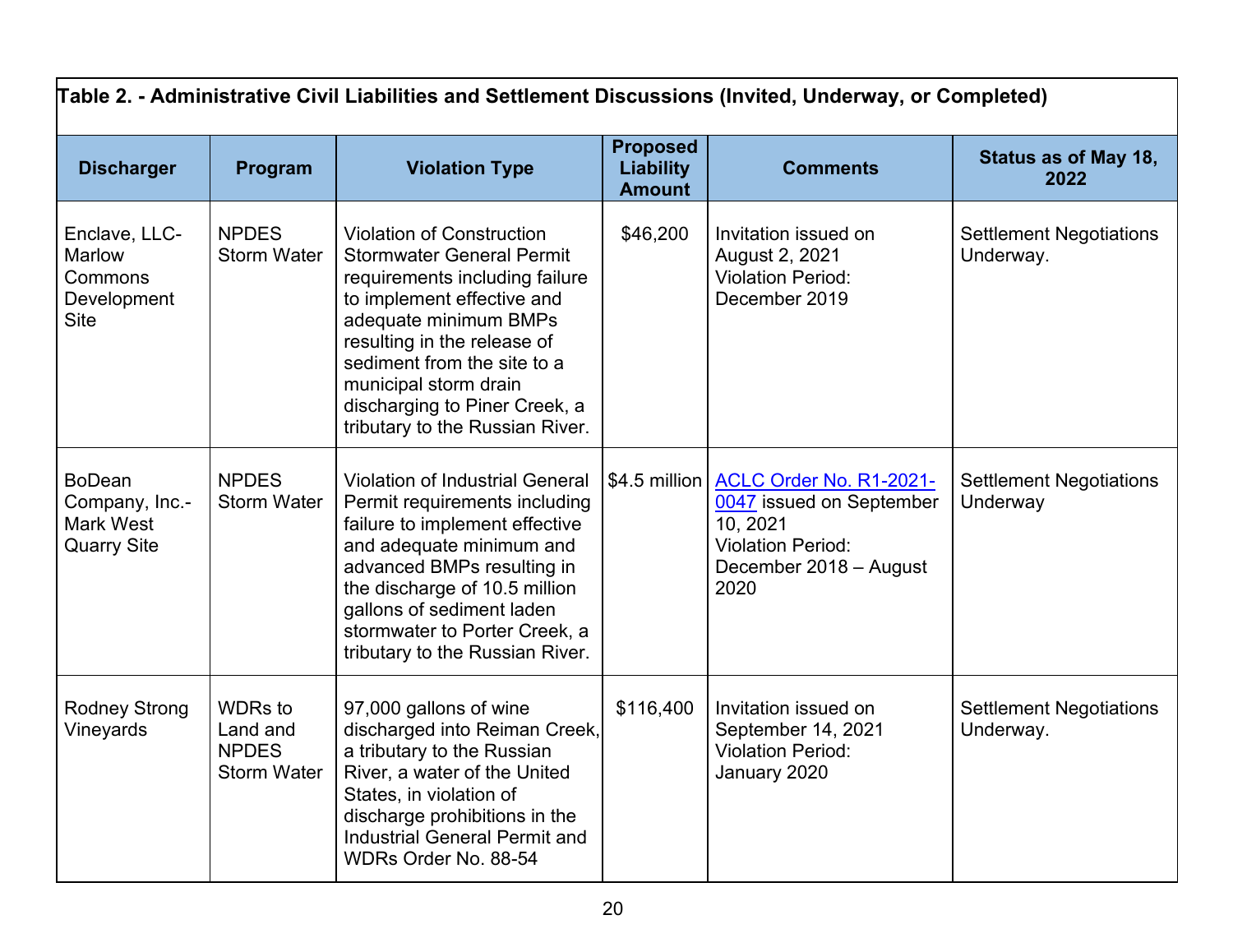| Table 2. - Administrative Civil Liabilities and Settlement Discussions (Invited, Underway, or Completed) |                                    |                                                                                                                                                                                                                                                                                                 |                                                      |                                                                                              |                                             |  |
|----------------------------------------------------------------------------------------------------------|------------------------------------|-------------------------------------------------------------------------------------------------------------------------------------------------------------------------------------------------------------------------------------------------------------------------------------------------|------------------------------------------------------|----------------------------------------------------------------------------------------------|---------------------------------------------|--|
| <b>Discharger</b>                                                                                        | Program                            | <b>Violation Type</b>                                                                                                                                                                                                                                                                           | <b>Proposed</b><br><b>Liability</b><br><b>Amount</b> | <b>Comments</b>                                                                              | Status as of May 18,<br>2022                |  |
| <b>City Ventures</b><br>Homebuilding,<br>LLC-<br>Fox Hollow<br>Development<br>Site                       | <b>NPDES</b><br><b>Storm Water</b> | <b>Violation of Construction</b><br><b>Stormwater General Permit</b><br>requirements including failure<br>to implement effective and<br>adequate minimum BMPs<br>resulting in the unauthorized<br>discharge of sediment laden<br>stormwater to Peterson Creek,<br>a tributary to Russian River. | Statutory<br>maximum<br>penalty<br>\$2.83<br>million | <b>Invitation issued on October</b><br>27, 2021<br><b>Violation Period:</b><br>2016 and 2017 | <b>Settlement Negotiations</b><br>Underway. |  |

 **><((((º> ><((((º> ><((((º> ≈ ≈ ≈ ≈ ≈ ≈ ≈ ≈ ≈ ≈ ≈ ≈ ≈ ≈ ≈≈ ≈ ≈ ≈ ≈ ≈ ≈ ≈ ≈ ≈ ≈ ><((((º> ><((((º> ><((((º>**